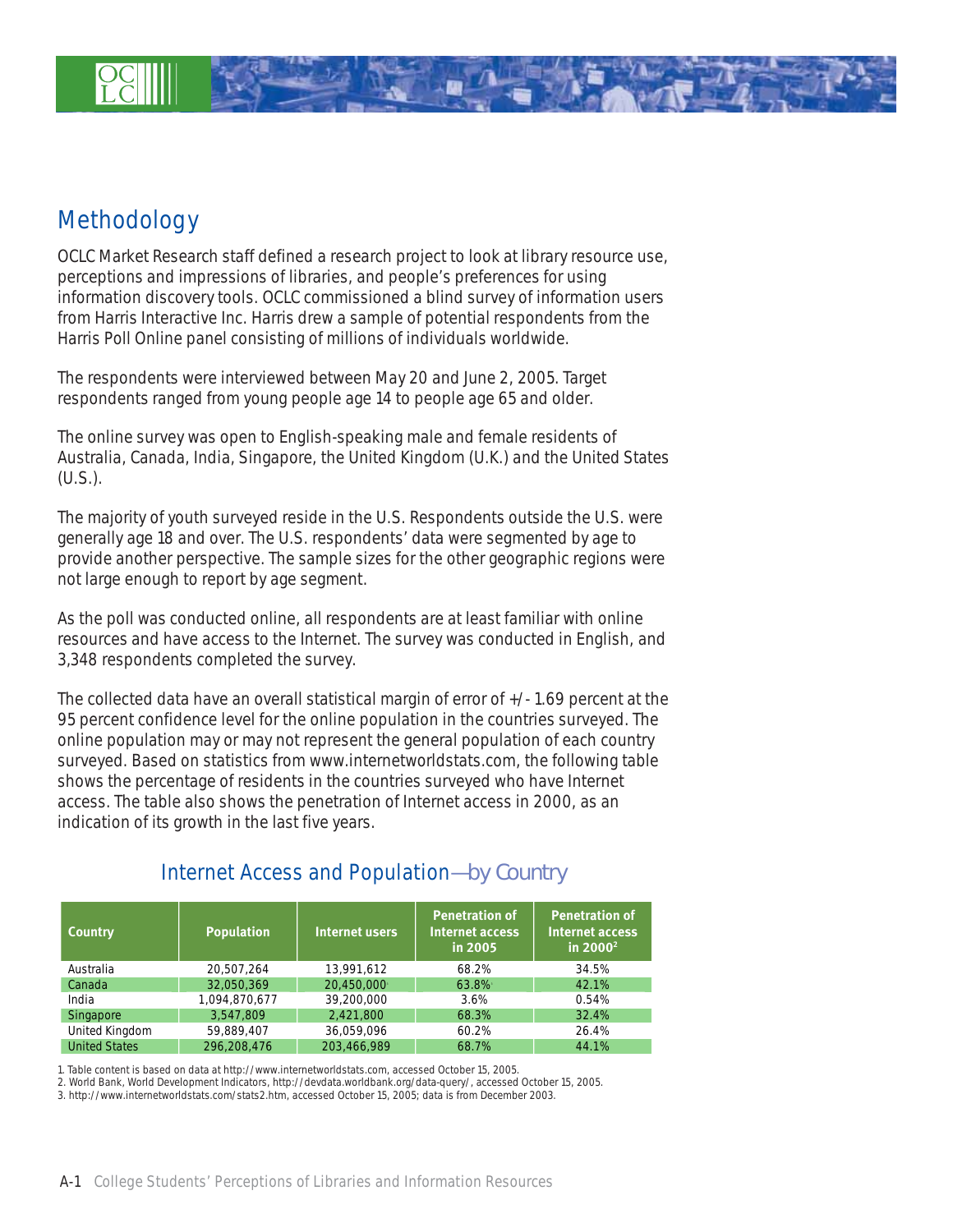All survey data were weighted demographically, except for data from Indian respondents due to the relatively small number of respondents. In general, question wording and issues related to conducting surveys may introduce some error or bias into opinion poll findings.

Percentages in data tables may not total 100 percent due to rounding or because respondents frequently were asked to select all responses that may apply or respondents were not required to answer the question.

Eighty-three questions were asked of the 3,348 respondents. The survey included a series of branching questions such that responding either yes or no to a question led to a series of follow-up questions. The survey also asked open-ended questions to ensure that respondents had the opportunity to provide input in their own words. Several of the following parts include samples of the verbatim comments. The comments are included as written by the survey respondents, including misspellings and grammatical errors.

It is not possible to provide all the data or the over 20,000 verbatim responses collected from the survey in this report; however, results are presented for all major topics explored in the survey.

Once the survey was complete, the OCLC Market Research team analyzed and summarized survey results in order to produce this report. In addition to presenting the analyses of the survey data, team members did correlation analyses on several of the interrelated questions to elicit additional value from the results and these are included in the report.

Throughout the report, the phrase "information consumer" is used, as it was in *The 2003 OCLC Environmental Scan,* to refer to people who seek, ingest and sometimes purchase information.

The survey results show that information consumers are familiar with libraries. Nearly all survey respondents have visited a library in the past. Survey respondents were asked to indicate the type of libraries they have visited. Ninety-six percent of respondents have visited a public library.

Respondents were asked to identify the library that they use primarily (e.g., public, college/university, community college, school, corporate, other) and were asked to answer all library-related questions with that library in mind.

"College students" is used in the report to refer to postsecondary students, both graduate and undergraduate, responding to the survey; these students reside in all geographic regions surveyed.

Data for college students is often presented in comparison with data for the total respondents but it is important to note that the data for students is a subset of the data for all respondents.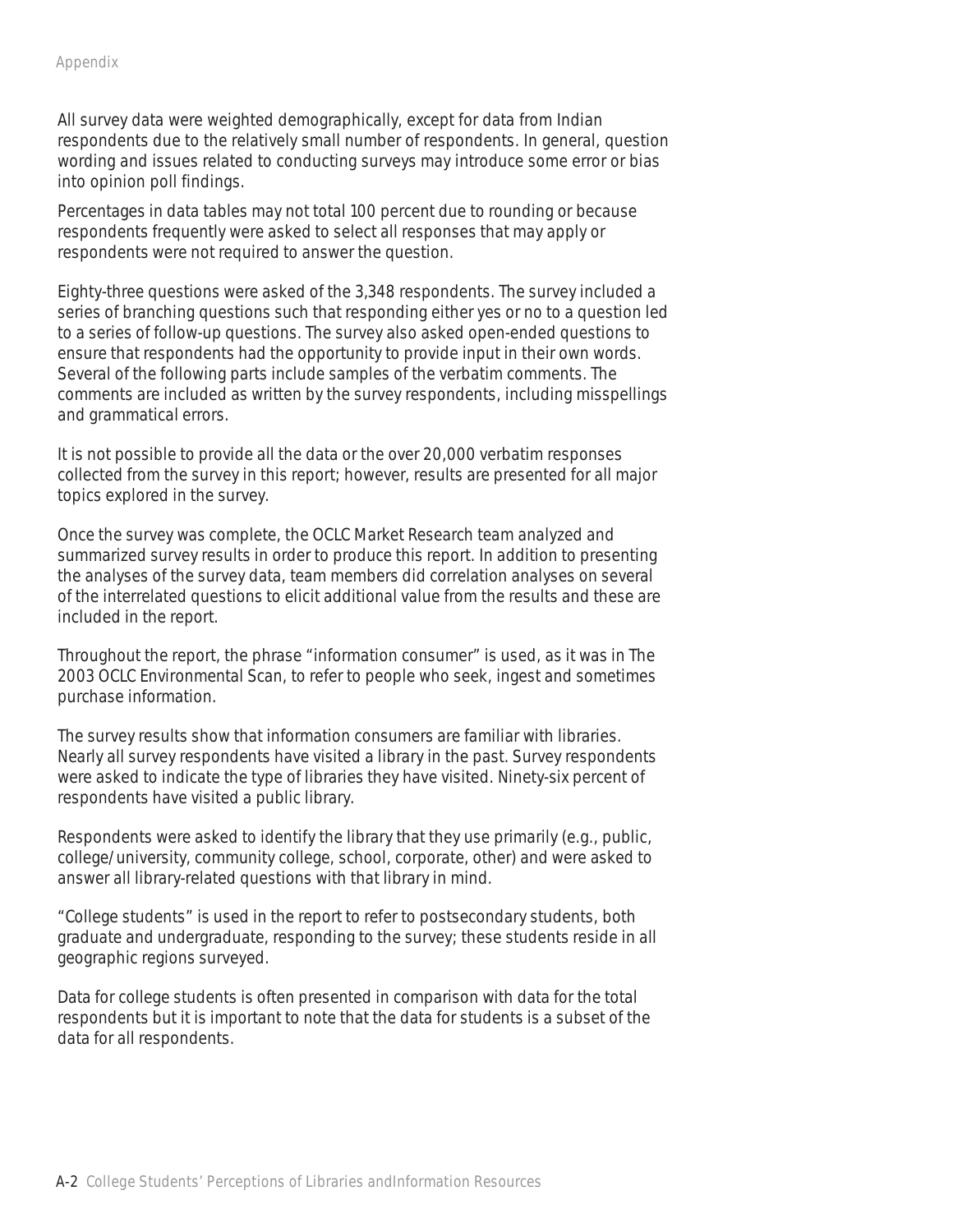#### **Total Respondents to the OCLC Survey—***by Geographic Region*

| <b>Geographic Region</b>  | Number of<br><b>Respondents</b> |
|---------------------------|---------------------------------|
| Australia/Singapore/India | 535                             |
| Canada                    | 491                             |
| <b>United Kingdom</b>     | 468                             |
| <b>United States</b>      | 1.854                           |

Source: *Perceptions of Libraries and Information Resources,* OCLC, 2005.

### **Total College Students—***by Age of Respondent*

The survey included 396 college students from all regions included in the study. This table shows the breakdown of college students by age group.

| <b>College Student Ages</b> | <b>Percentage of College</b><br><b>Students per Age Range</b> |
|-----------------------------|---------------------------------------------------------------|
| Age 14-17                   | 3%                                                            |
| Age 18-24                   | 65%                                                           |
| Age 25-64                   | 31%                                                           |
| Age 65 and older            | $0\%$                                                         |

Source: *Perceptions of Libraries and Information Resources,* OCLC, 2005.

#### **Total U.S. Respondents—***by Age of Respondent*

| U.S. Ages        | <b>Number of Respondents</b> |
|------------------|------------------------------|
| Age 14-17        | 621                          |
| Age 18-24        | 403                          |
| Age 25-64        | 449                          |
| Age 65 and older | 381                          |

Source: *Perceptions of Libraries and Information Resources,* OCLC, 2005.

### **Total Library Card Holders—***by Geographic Region*

The survey asked respondents to indicate if they are registered users of a library. This table shows the percentage of registered users by geographic region.

| <b>Geographic Region</b>  | <b>Percentage of Library Card</b><br><b>Holders</b> |  |  |
|---------------------------|-----------------------------------------------------|--|--|
| Australia/Singapore/India | 71%                                                 |  |  |
| Canada                    | 71%                                                 |  |  |
| <b>United Kingdom</b>     | 59%                                                 |  |  |
| <b>United States</b>      | 75%                                                 |  |  |

Source: *Perceptions of Libraries and Information Resources,* OCLC, 2005, question 805.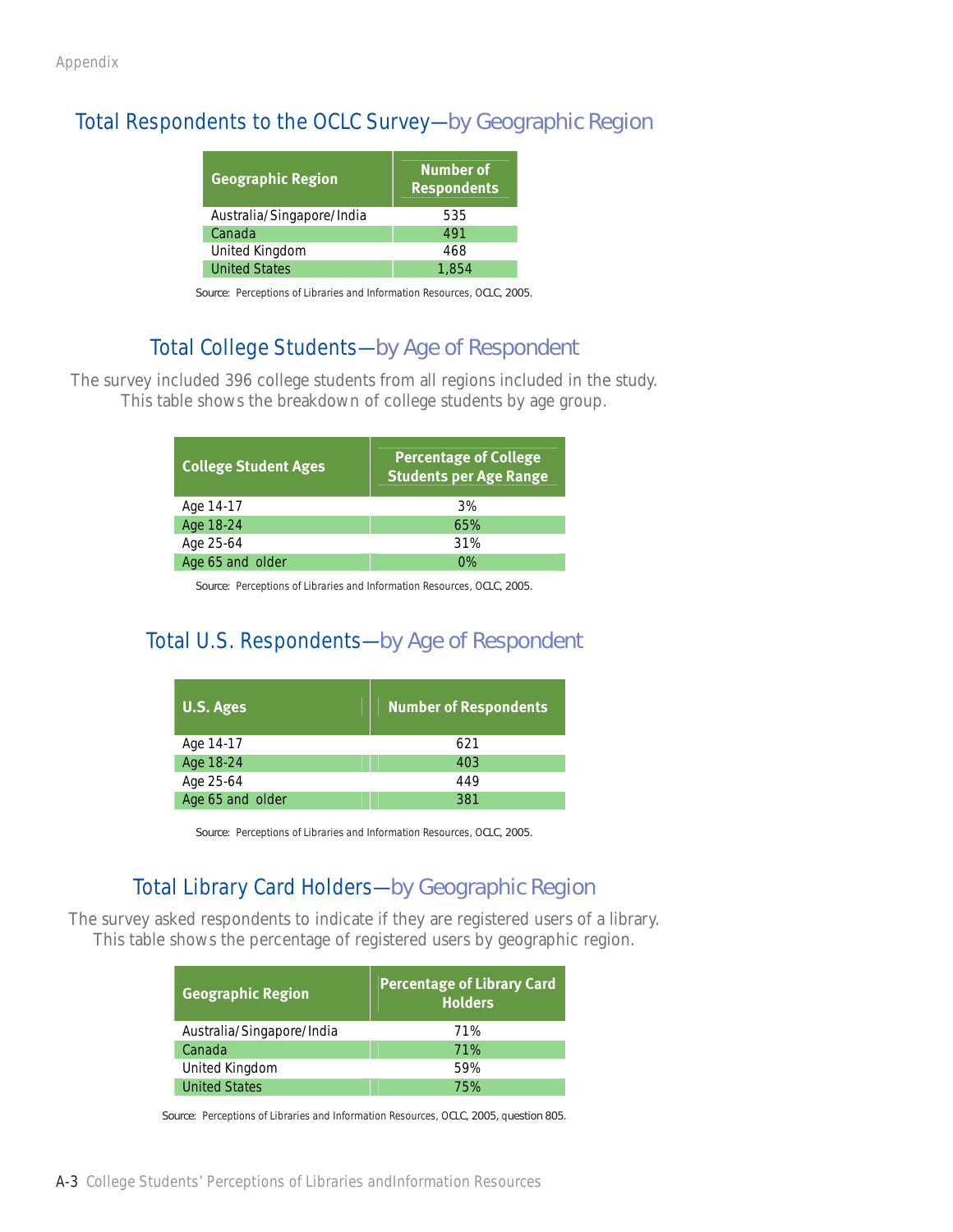# **Report Structure**

The structure of this report follows the structure of the full *Perceptions* report to provide readers with a sequenced view of how college-attending participants find, use, evaluate and favor information resources. The structure as well as related OCLC research and reports are detailed on pp xiv–xvi of the full report.

# **Part 1.2**

#### **Familiarity Ratings for Information Sources—**

*by College Students across all Regions*

Please rate how familiar you are with the following sources/places where you can obtain information.

|                           | <b>Total</b><br><b>Respondents</b> | <b>College</b><br><b>Students</b> |
|---------------------------|------------------------------------|-----------------------------------|
| <b>Search engines</b>     |                                    |                                   |
| <b>Extremely familiar</b> | 36%                                | 45%                               |
| Very familiar             | 18%                                | 17%                               |
| Somewhat familiar         | 10%                                | 10%                               |
| Not very familiar         | 2%                                 | 0%                                |
| Just know the name        | 1%                                 | 1%                                |
| Never heard of            | 1%                                 | 0%                                |
| <b>Physical library</b>   |                                    |                                   |
| <b>Extremely familiar</b> | 26%                                | 34%                               |
| Very familiar             | 20%                                | 21%                               |
| Somewhat familiar         | 13%                                | 16%                               |
| Not very familiar         | 5%                                 | 1%                                |
| Just know the name        | 1%                                 | 1%                                |
| Never heard of            | 5%                                 | 0%                                |
| <b>Physical bookstore</b> |                                    |                                   |
| <b>Extremely familiar</b> | 26%                                | 36%                               |
| Very familiar             | 21%                                | 20%                               |
| Somewhat familiar         | 13%                                | 13%                               |
| Not very familiar         | 5%                                 | 4%                                |
| Just know the name        | 1%                                 | 1%                                |
| Never heard of            | 6%                                 | 2%                                |
| <b>Online library</b>     |                                    |                                   |
| <b>Extremely familiar</b> | 8%                                 | 20%                               |
| Very familiar             | 9%                                 | 15%                               |
| Somewhat familiar         | 16%                                | 23%                               |
| Not very familiar         | 21%                                | 12%                               |
| Just know the name        | 14%                                | 9%                                |
| Never heard of            | 20%                                | 4%                                |
| <b>Online bookstore</b>   |                                    |                                   |
| <b>Extremely familiar</b> | 15%                                | 25%                               |
| Very familiar             | 15%                                | 17%                               |
| Somewhat familiar         | 20%                                | 23%                               |
| Not very familiar         | 13%                                | 7%                                |
| Just know the name        | 10%                                | 4%                                |
| Never heard of            | 7%                                 | 1%                                |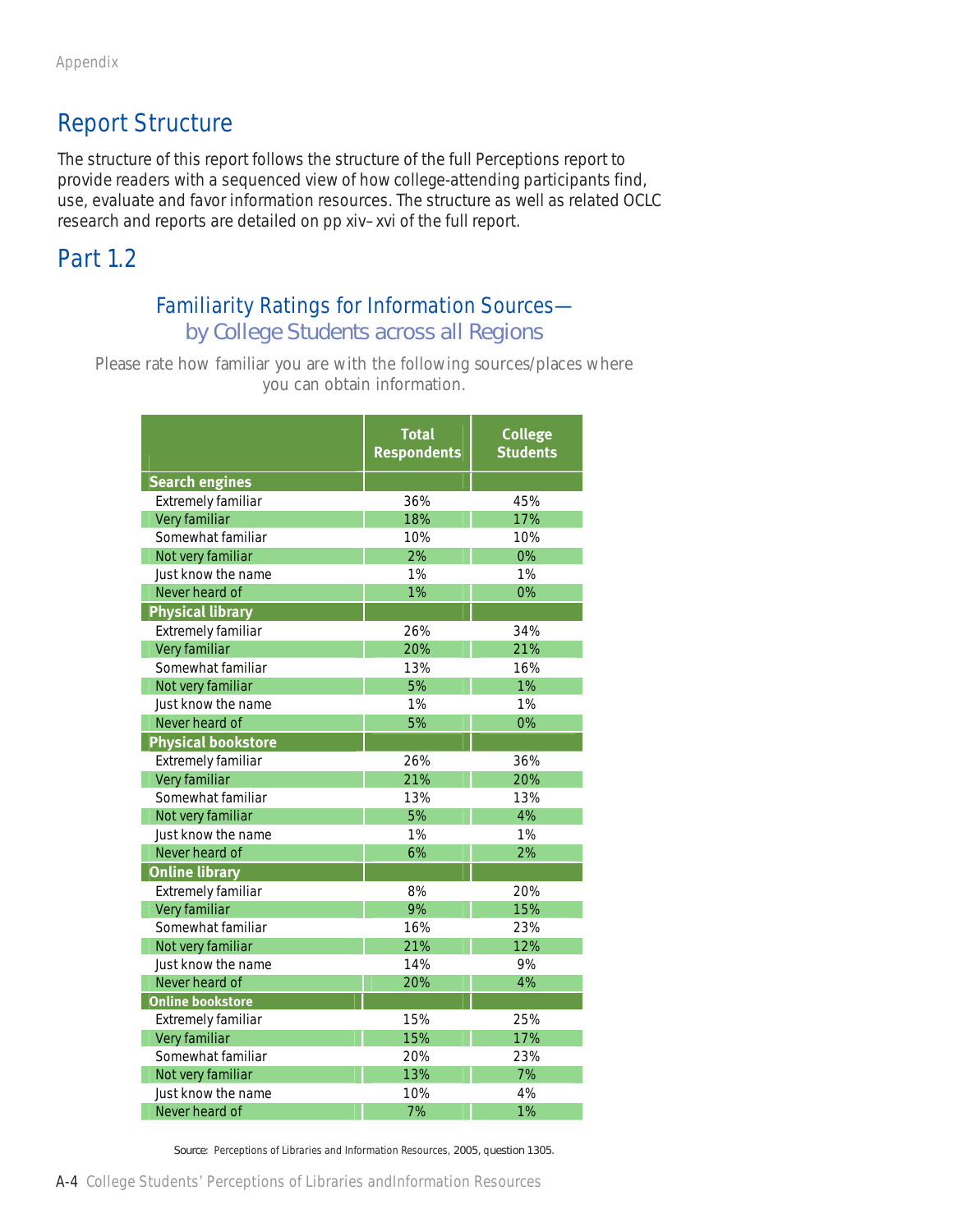#### **Usage of Electronic Resources—**

## *by College Students and Total Respondents*

#### Please indicate if you have used the following electronic information sources, even if you have used them only once.

|                                   | <b>Total</b><br><b>Respondents</b> | <b>College</b><br><b>Students</b> |
|-----------------------------------|------------------------------------|-----------------------------------|
| E-mail                            | 74%                                | 83%                               |
| Search engine                     | 72%                                | 82%                               |
| Instant messaging/online chat     | 51%                                | 69%                               |
| Online news                       | 50%                                | 64%                               |
| Online bookstore                  | 47%                                | 62%                               |
| E-mail information subscriptions  | 46%                                | 51%                               |
| Topic-specific Web sites          | 41%                                | 50%                               |
| Library Web site                  | 30%                                | 61%                               |
| Electronic magazines/journals     | 28%                                | 58%                               |
| <b>Blogs</b>                      | 16%                                | 29%                               |
| Online database                   | 16%                                | 34%                               |
| Electronic books (digital)        | 15%                                | 31%                               |
| Ask-an-expert                     | 14%                                | 21%                               |
| Audiobooks (downloadable/digital) | 10%                                | 16%                               |
| Online librarian question service | 6%                                 | 8%                                |
| <b>RSS</b> feeds                  | 5%                                 | 7%                                |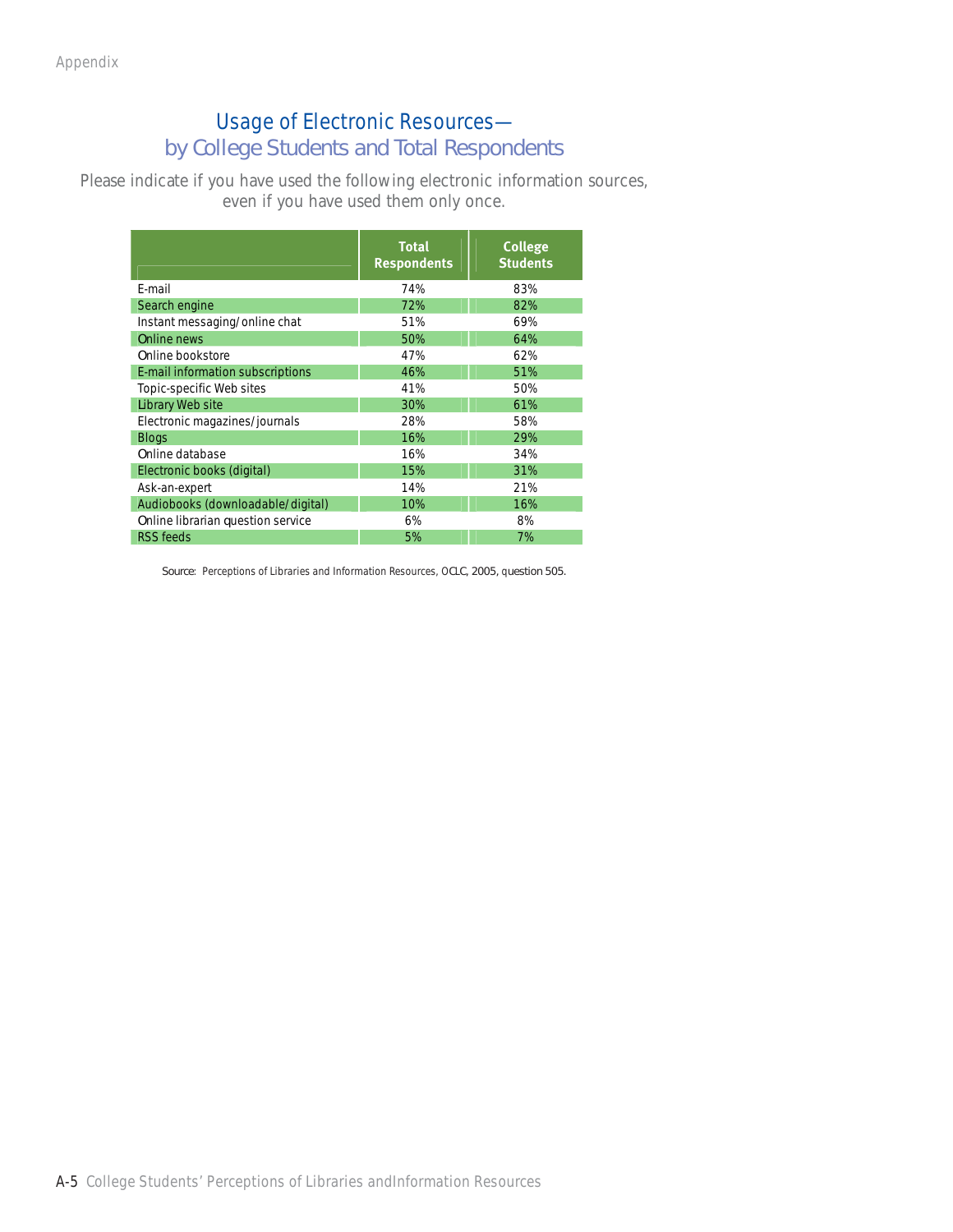#### **Familiarity of Electronic Resources—**

## *by College Students and Total Respondents*

#### Please indicate how familiar you are with each of the following electronic information sources.

Respondents were not required to respond, so the totals for each resource do not equal 100 percent.

| E-mail<br><b>Extremely familiar</b><br>56%<br>48%<br>10%<br>6%<br>Very familiar<br>Somewhat familiar<br>3%<br>$1\%$<br>Not very familiar<br>$1\%$<br>0%<br>0%<br>0%<br>Just know the name<br>0%<br>Never heard of<br>0%<br><b>Search engine</b><br><b>Extremely familiar</b><br>42%<br>53%<br>13%<br>9%<br>Very familiar<br>Somewhat familiar<br>6%<br>1%<br>Not very familiar<br>$1\%$<br>0%<br>$1\%$<br>0%<br>lust know the name<br>Never heard of<br>1%<br>0%<br>Instant Messanging/online chat<br>26%<br>42%<br><b>Extremely familiar</b><br>Very familiar<br>13%<br>14%<br>Somewhat familiar<br>15%<br>8%<br>Not very familiar<br>10%<br>2%<br>9%<br>$1\%$<br>lust know the name<br>Never heard of<br>2%<br>3%<br><b>Online bookstore</b><br>21%<br>29%<br><b>Extremely familiar</b><br>19%<br>22%<br>Very familiar<br>Somewhat familiar<br>17%<br>14%<br>Not very familiar<br>8%<br>3%<br>lust know the name<br>9%<br>3%<br>Never heard of<br>3%<br>2%<br><b>Online news</b><br><b>Extremely familiar</b><br>21%<br>25%<br>Very familiar<br>16%<br>18%<br>Somewhat familiar<br>21%<br>20%<br>Not very familiar<br>8%<br>4%<br>lust know the name<br>7%<br>3%<br>3%<br>Never heard of<br>2%<br><b>E-mail information subscriptions</b><br><b>Extremely familiar</b><br>19%<br>25%<br>Very familiar<br>16%<br>19%<br>Somewhat familiar<br>21%<br>17%<br>Not very familiar<br>9%<br>6% | <b>Total</b><br><b>Respondents</b> | <b>College</b><br><b>Students</b> |
|-------------------------------------------------------------------------------------------------------------------------------------------------------------------------------------------------------------------------------------------------------------------------------------------------------------------------------------------------------------------------------------------------------------------------------------------------------------------------------------------------------------------------------------------------------------------------------------------------------------------------------------------------------------------------------------------------------------------------------------------------------------------------------------------------------------------------------------------------------------------------------------------------------------------------------------------------------------------------------------------------------------------------------------------------------------------------------------------------------------------------------------------------------------------------------------------------------------------------------------------------------------------------------------------------------------------------------------------------------------------------------------------|------------------------------------|-----------------------------------|
|                                                                                                                                                                                                                                                                                                                                                                                                                                                                                                                                                                                                                                                                                                                                                                                                                                                                                                                                                                                                                                                                                                                                                                                                                                                                                                                                                                                           |                                    |                                   |
|                                                                                                                                                                                                                                                                                                                                                                                                                                                                                                                                                                                                                                                                                                                                                                                                                                                                                                                                                                                                                                                                                                                                                                                                                                                                                                                                                                                           |                                    |                                   |
|                                                                                                                                                                                                                                                                                                                                                                                                                                                                                                                                                                                                                                                                                                                                                                                                                                                                                                                                                                                                                                                                                                                                                                                                                                                                                                                                                                                           |                                    |                                   |
|                                                                                                                                                                                                                                                                                                                                                                                                                                                                                                                                                                                                                                                                                                                                                                                                                                                                                                                                                                                                                                                                                                                                                                                                                                                                                                                                                                                           |                                    |                                   |
|                                                                                                                                                                                                                                                                                                                                                                                                                                                                                                                                                                                                                                                                                                                                                                                                                                                                                                                                                                                                                                                                                                                                                                                                                                                                                                                                                                                           |                                    |                                   |
|                                                                                                                                                                                                                                                                                                                                                                                                                                                                                                                                                                                                                                                                                                                                                                                                                                                                                                                                                                                                                                                                                                                                                                                                                                                                                                                                                                                           |                                    |                                   |
|                                                                                                                                                                                                                                                                                                                                                                                                                                                                                                                                                                                                                                                                                                                                                                                                                                                                                                                                                                                                                                                                                                                                                                                                                                                                                                                                                                                           |                                    |                                   |
|                                                                                                                                                                                                                                                                                                                                                                                                                                                                                                                                                                                                                                                                                                                                                                                                                                                                                                                                                                                                                                                                                                                                                                                                                                                                                                                                                                                           |                                    |                                   |
|                                                                                                                                                                                                                                                                                                                                                                                                                                                                                                                                                                                                                                                                                                                                                                                                                                                                                                                                                                                                                                                                                                                                                                                                                                                                                                                                                                                           |                                    |                                   |
|                                                                                                                                                                                                                                                                                                                                                                                                                                                                                                                                                                                                                                                                                                                                                                                                                                                                                                                                                                                                                                                                                                                                                                                                                                                                                                                                                                                           |                                    |                                   |
|                                                                                                                                                                                                                                                                                                                                                                                                                                                                                                                                                                                                                                                                                                                                                                                                                                                                                                                                                                                                                                                                                                                                                                                                                                                                                                                                                                                           |                                    |                                   |
|                                                                                                                                                                                                                                                                                                                                                                                                                                                                                                                                                                                                                                                                                                                                                                                                                                                                                                                                                                                                                                                                                                                                                                                                                                                                                                                                                                                           |                                    |                                   |
|                                                                                                                                                                                                                                                                                                                                                                                                                                                                                                                                                                                                                                                                                                                                                                                                                                                                                                                                                                                                                                                                                                                                                                                                                                                                                                                                                                                           |                                    |                                   |
|                                                                                                                                                                                                                                                                                                                                                                                                                                                                                                                                                                                                                                                                                                                                                                                                                                                                                                                                                                                                                                                                                                                                                                                                                                                                                                                                                                                           |                                    |                                   |
|                                                                                                                                                                                                                                                                                                                                                                                                                                                                                                                                                                                                                                                                                                                                                                                                                                                                                                                                                                                                                                                                                                                                                                                                                                                                                                                                                                                           |                                    |                                   |
|                                                                                                                                                                                                                                                                                                                                                                                                                                                                                                                                                                                                                                                                                                                                                                                                                                                                                                                                                                                                                                                                                                                                                                                                                                                                                                                                                                                           |                                    |                                   |
|                                                                                                                                                                                                                                                                                                                                                                                                                                                                                                                                                                                                                                                                                                                                                                                                                                                                                                                                                                                                                                                                                                                                                                                                                                                                                                                                                                                           |                                    |                                   |
|                                                                                                                                                                                                                                                                                                                                                                                                                                                                                                                                                                                                                                                                                                                                                                                                                                                                                                                                                                                                                                                                                                                                                                                                                                                                                                                                                                                           |                                    |                                   |
|                                                                                                                                                                                                                                                                                                                                                                                                                                                                                                                                                                                                                                                                                                                                                                                                                                                                                                                                                                                                                                                                                                                                                                                                                                                                                                                                                                                           |                                    |                                   |
|                                                                                                                                                                                                                                                                                                                                                                                                                                                                                                                                                                                                                                                                                                                                                                                                                                                                                                                                                                                                                                                                                                                                                                                                                                                                                                                                                                                           |                                    |                                   |
|                                                                                                                                                                                                                                                                                                                                                                                                                                                                                                                                                                                                                                                                                                                                                                                                                                                                                                                                                                                                                                                                                                                                                                                                                                                                                                                                                                                           |                                    |                                   |
|                                                                                                                                                                                                                                                                                                                                                                                                                                                                                                                                                                                                                                                                                                                                                                                                                                                                                                                                                                                                                                                                                                                                                                                                                                                                                                                                                                                           |                                    |                                   |
|                                                                                                                                                                                                                                                                                                                                                                                                                                                                                                                                                                                                                                                                                                                                                                                                                                                                                                                                                                                                                                                                                                                                                                                                                                                                                                                                                                                           |                                    |                                   |
|                                                                                                                                                                                                                                                                                                                                                                                                                                                                                                                                                                                                                                                                                                                                                                                                                                                                                                                                                                                                                                                                                                                                                                                                                                                                                                                                                                                           |                                    |                                   |
|                                                                                                                                                                                                                                                                                                                                                                                                                                                                                                                                                                                                                                                                                                                                                                                                                                                                                                                                                                                                                                                                                                                                                                                                                                                                                                                                                                                           |                                    |                                   |
|                                                                                                                                                                                                                                                                                                                                                                                                                                                                                                                                                                                                                                                                                                                                                                                                                                                                                                                                                                                                                                                                                                                                                                                                                                                                                                                                                                                           |                                    |                                   |
|                                                                                                                                                                                                                                                                                                                                                                                                                                                                                                                                                                                                                                                                                                                                                                                                                                                                                                                                                                                                                                                                                                                                                                                                                                                                                                                                                                                           |                                    |                                   |
|                                                                                                                                                                                                                                                                                                                                                                                                                                                                                                                                                                                                                                                                                                                                                                                                                                                                                                                                                                                                                                                                                                                                                                                                                                                                                                                                                                                           |                                    |                                   |
|                                                                                                                                                                                                                                                                                                                                                                                                                                                                                                                                                                                                                                                                                                                                                                                                                                                                                                                                                                                                                                                                                                                                                                                                                                                                                                                                                                                           |                                    |                                   |
|                                                                                                                                                                                                                                                                                                                                                                                                                                                                                                                                                                                                                                                                                                                                                                                                                                                                                                                                                                                                                                                                                                                                                                                                                                                                                                                                                                                           |                                    |                                   |
|                                                                                                                                                                                                                                                                                                                                                                                                                                                                                                                                                                                                                                                                                                                                                                                                                                                                                                                                                                                                                                                                                                                                                                                                                                                                                                                                                                                           |                                    |                                   |
|                                                                                                                                                                                                                                                                                                                                                                                                                                                                                                                                                                                                                                                                                                                                                                                                                                                                                                                                                                                                                                                                                                                                                                                                                                                                                                                                                                                           |                                    |                                   |
|                                                                                                                                                                                                                                                                                                                                                                                                                                                                                                                                                                                                                                                                                                                                                                                                                                                                                                                                                                                                                                                                                                                                                                                                                                                                                                                                                                                           |                                    |                                   |
|                                                                                                                                                                                                                                                                                                                                                                                                                                                                                                                                                                                                                                                                                                                                                                                                                                                                                                                                                                                                                                                                                                                                                                                                                                                                                                                                                                                           |                                    |                                   |
|                                                                                                                                                                                                                                                                                                                                                                                                                                                                                                                                                                                                                                                                                                                                                                                                                                                                                                                                                                                                                                                                                                                                                                                                                                                                                                                                                                                           |                                    |                                   |
|                                                                                                                                                                                                                                                                                                                                                                                                                                                                                                                                                                                                                                                                                                                                                                                                                                                                                                                                                                                                                                                                                                                                                                                                                                                                                                                                                                                           |                                    |                                   |
|                                                                                                                                                                                                                                                                                                                                                                                                                                                                                                                                                                                                                                                                                                                                                                                                                                                                                                                                                                                                                                                                                                                                                                                                                                                                                                                                                                                           |                                    |                                   |
|                                                                                                                                                                                                                                                                                                                                                                                                                                                                                                                                                                                                                                                                                                                                                                                                                                                                                                                                                                                                                                                                                                                                                                                                                                                                                                                                                                                           |                                    |                                   |
|                                                                                                                                                                                                                                                                                                                                                                                                                                                                                                                                                                                                                                                                                                                                                                                                                                                                                                                                                                                                                                                                                                                                                                                                                                                                                                                                                                                           |                                    |                                   |
| lust know the name<br>7%<br>7%                                                                                                                                                                                                                                                                                                                                                                                                                                                                                                                                                                                                                                                                                                                                                                                                                                                                                                                                                                                                                                                                                                                                                                                                                                                                                                                                                            |                                    |                                   |
| 6%<br>5%<br>Never heard of                                                                                                                                                                                                                                                                                                                                                                                                                                                                                                                                                                                                                                                                                                                                                                                                                                                                                                                                                                                                                                                                                                                                                                                                                                                                                                                                                                |                                    |                                   |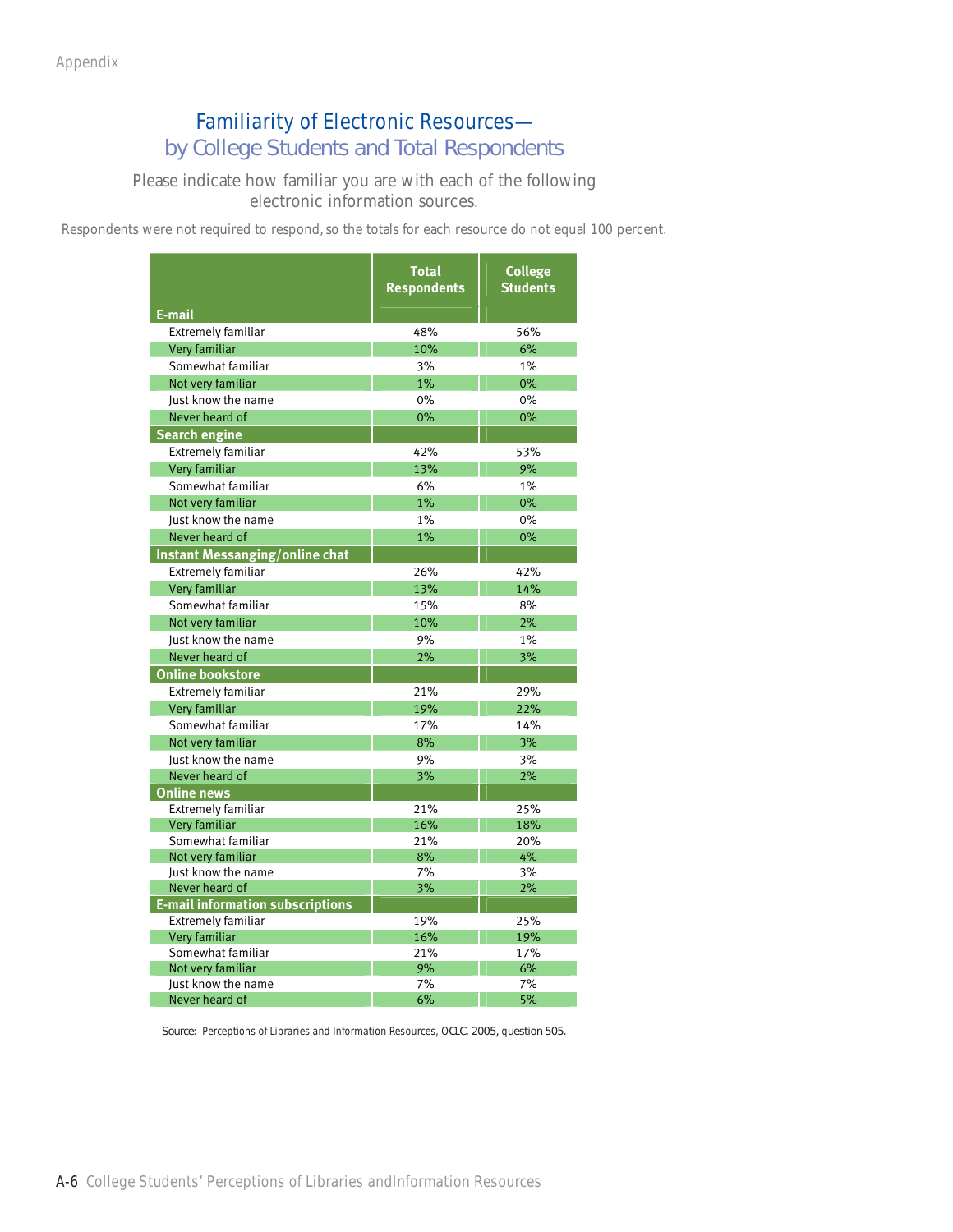# **Familiarity of Electronic Resources—**

*by College Students and Total Respondents (continued)*

| <b>Topic-specific Web sites</b><br>14%<br>18%<br><b>Extremely familiar</b><br>Very familiar<br>12%<br>16%<br>Somewhat familiar<br>18%<br>22%<br>Not very familiar<br>9%<br>12%<br>4%<br>Just know the name<br>9%<br>Never heard of<br>15%<br>11% |
|--------------------------------------------------------------------------------------------------------------------------------------------------------------------------------------------------------------------------------------------------|
|                                                                                                                                                                                                                                                  |
|                                                                                                                                                                                                                                                  |
|                                                                                                                                                                                                                                                  |
|                                                                                                                                                                                                                                                  |
|                                                                                                                                                                                                                                                  |
|                                                                                                                                                                                                                                                  |
|                                                                                                                                                                                                                                                  |
| Electronic magazines/journals                                                                                                                                                                                                                    |
| <b>Extremely familiar</b><br>10%<br>21%                                                                                                                                                                                                          |
| Very familiar<br>11%<br>15%                                                                                                                                                                                                                      |
| Somewhat familiar<br>22%<br>23%                                                                                                                                                                                                                  |
| Not very familiar<br>19%<br>10%                                                                                                                                                                                                                  |
| lust know the name<br>10%<br>4%                                                                                                                                                                                                                  |
| Never heard of<br>15%<br>4%                                                                                                                                                                                                                      |
| <b>Library Web site</b>                                                                                                                                                                                                                          |
| <b>Extremely familiar</b><br>10%<br>24%                                                                                                                                                                                                          |
| 10%<br>19%<br>Very familiar                                                                                                                                                                                                                      |
| Somewhat familiar<br>18%<br>17%                                                                                                                                                                                                                  |
| Not very familiar<br>17%<br>5%                                                                                                                                                                                                                   |
| Just know the name<br>4%<br>10%                                                                                                                                                                                                                  |
| Never heard of<br>22%<br>7%                                                                                                                                                                                                                      |
| <b>Blogs</b>                                                                                                                                                                                                                                     |
| 7%<br><b>Extremely familiar</b><br>15%                                                                                                                                                                                                           |
| <b>Very familiar</b><br>7%<br>16%                                                                                                                                                                                                                |
| Somewhat familiar<br>16%<br>14%                                                                                                                                                                                                                  |
| 14%<br>12%<br>Not very familiar                                                                                                                                                                                                                  |
| lust know the name<br>18%<br>12%                                                                                                                                                                                                                 |
| Never heard of<br>31%<br>19%                                                                                                                                                                                                                     |
| <b>Online databases</b>                                                                                                                                                                                                                          |
| 7%<br><b>Extremely familiar</b><br>15%                                                                                                                                                                                                           |
| Very familiar<br>6%<br>13%                                                                                                                                                                                                                       |
| Somewhat familiar<br>17%<br>18%                                                                                                                                                                                                                  |
| Not very familiar<br>19%<br>13%                                                                                                                                                                                                                  |
| lust know the name<br>14%<br>9%                                                                                                                                                                                                                  |
| 30%<br>16%<br>Never heard of                                                                                                                                                                                                                     |
| Ask an expert                                                                                                                                                                                                                                    |
| 5%<br>8%<br><b>Extremely familiar</b>                                                                                                                                                                                                            |
| <b>Very familiar</b><br>8%<br>13%                                                                                                                                                                                                                |
| Somewhat familiar<br>18%<br>18%                                                                                                                                                                                                                  |
| Not very familiar<br>19%<br>20%                                                                                                                                                                                                                  |
| 16%<br>12%<br>Just know the name<br>28%<br>17%<br>Never heard of                                                                                                                                                                                 |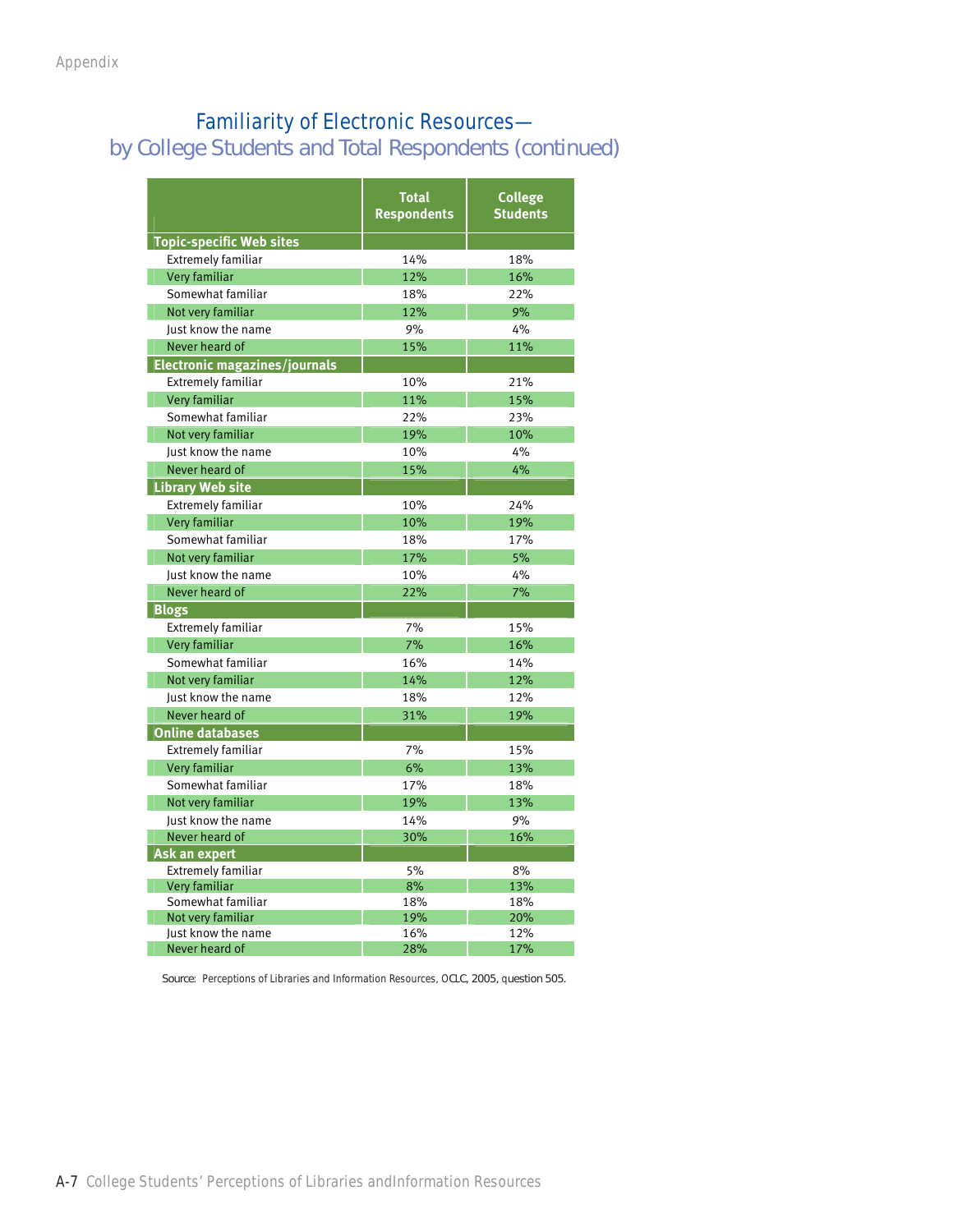## **Familiarity of Electronic Resources—**

*by College Students and Total Respondents (continued)*

|                                          | <b>Total</b><br><b>Respondents</b> | <b>College</b><br><b>Students</b> |
|------------------------------------------|------------------------------------|-----------------------------------|
| <b>Audiobooks</b>                        |                                    |                                   |
| <b>Extremely familiar</b>                | 4%                                 | 9%                                |
| <b>Very familiar</b>                     | 8%                                 | 12%                               |
| Somewhat familiar                        | 18%                                | 26%                               |
| Not very familiar                        | 24%                                | 22%                               |
| lust know the name                       | 20%                                | 13%                               |
| Never heard of                           | 20%                                | 10%                               |
| <b>Electronic books (digital)</b>        |                                    |                                   |
| <b>Extremely familiar</b>                | 4%                                 | 9%                                |
| Very familiar                            | 8%                                 | 14%                               |
| Somewhat familiar                        | 20%                                | 28%                               |
| Not very familiar                        | 22%                                | 16%                               |
| lust know the name                       | 18%                                | 12%                               |
| Never heard of                           | 21%                                | 9%                                |
| <b>Online librarian question service</b> |                                    |                                   |
| <b>Extremely familiar</b>                | 3%                                 | 8%                                |
| <b>Very familiar</b>                     | 4%                                 | 5%                                |
| Somewhat familiar                        | 12%                                | 21%                               |
| Not very familiar                        | 19%                                | 18%                               |
| lust know the name                       | 12%                                | 12%                               |
| Never heard of                           | 47%                                | 30%                               |
| <b>RSS feeds</b>                         |                                    |                                   |
| <b>Extremely familiar</b>                | 2%                                 | 4%                                |
| <b>Very familiar</b>                     | 2%                                 | 6%                                |
| Somewhat familiar                        | 5%                                 | 12%                               |
| Not very familiar                        | 8%                                 | 4%                                |
| lust know the name                       | 6%                                 | 6%                                |
| Never heard of                           | 75%                                | 68%                               |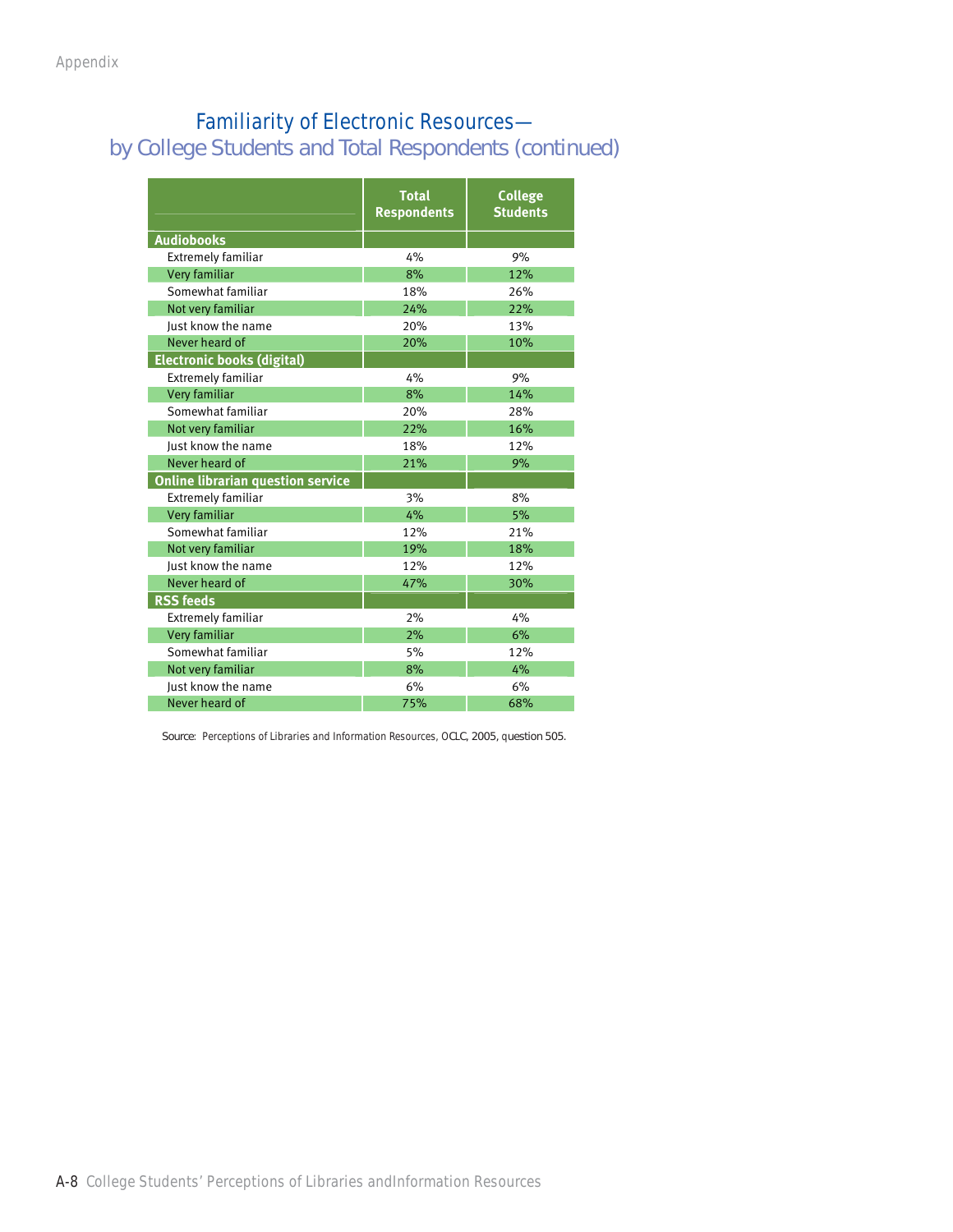# **Part 1.4**

#### **Favorable Ratings for Information Sources—**

*by Total Respondents and College Students*

Based on your overall impressions, please indicate how you would rate each source/place with respect to the information available. Even if you haven't used one or more of the sources/places, rate each one based on what you have seen, read or heard about them.

|                                   | <b>Total</b><br><b>Respondents</b> | <b>College</b><br><b>Students</b> |
|-----------------------------------|------------------------------------|-----------------------------------|
| <b>Search engines</b>             |                                    |                                   |
| Very favorable                    | 56%                                | 52%                               |
| Somewhat favorable                | 32%                                | 40%                               |
| Neither favorable nor unfavorable | 9%                                 | 7%                                |
| Not very favorable                | $1\%$                              | $1\%$                             |
| Not at all favorable              | 0%                                 | 0%                                |
| <b>Physical library</b>           |                                    |                                   |
| Very favorable                    | 44%                                | 47%                               |
| Somewhat favorable                | 35%                                | 38%                               |
| Neither favorable nor unfavorable | 16%                                | 11%                               |
| Not very favorable                | 4%                                 | 3%                                |
| Not at all favorable              | $1\%$                              | 0%                                |
| <b>Physical bookstore</b>         |                                    |                                   |
| Very favorable                    | 38%                                | 43%                               |
| Somewhat favorable                | 39%                                | 41%                               |
| Neither favorable nor unfavorable | 19%                                | 14%                               |
| Not very favorable                | 2%                                 | 2%                                |
| Not at all favorable              | $1\%$                              | 0%                                |
| <b>Online library</b>             |                                    |                                   |
| Very favorable                    | 17%                                | 27%                               |
| Somewhat favorable                | 29%                                | 39%                               |
| Neither favorable nor unfavorable | 46%                                | 26%                               |
| Not very favorable                | 4%                                 | 5%                                |
| Not at all favorable              | 3%                                 | 2%                                |
| <b>Online bookstore</b>           |                                    |                                   |
| Very favorable                    | 25%                                | 27%                               |
| Somewhat favorable                | 33%                                | 45%                               |
| Neither favorable nor unfavorable | 35%                                | 22%                               |
| Not very favorable                | 5%                                 | 6%                                |
| Not at all favorable              | 2%                                 | 0%                                |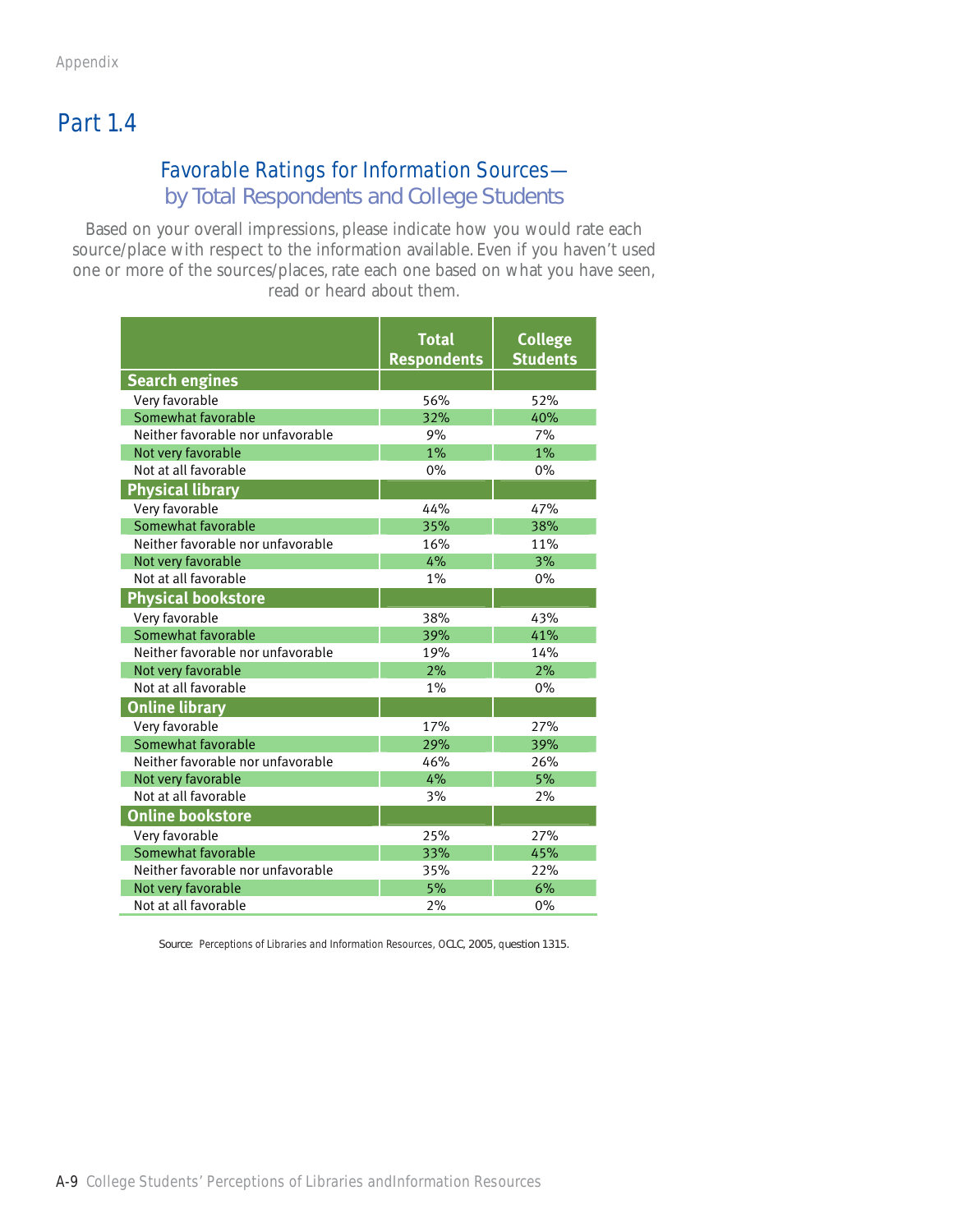### **Five Highest-Ranked Information Brands with Worthwile Information—***by College Students*

Please rate the degree to which you agree or disagree that each electronic information source provides worthwhile information.

Base: Respondents who indicated usage of the library Web site from a list of 21 information brands.

|                            | <b>Ask</b> | Google | <b>Library</b><br><b>Web site</b> | <b>MSN</b><br><b>Search</b> | <b>Yahoo!</b> |
|----------------------------|------------|--------|-----------------------------------|-----------------------------|---------------|
| Completely agree           | 20%        | 61%    | 45%                               | 24%                         | 36%           |
| Agree                      | 55%        | 35%    | 38%                               | 54%                         | 48%           |
| Neither agree nor disagree | 17%        | 4%     | 14%                               | 16%                         | 13%           |
| <b>Disagree</b>            | 4%         | 0%     | 3%                                | 3%                          | 3%            |
| Completely disagree        | 4%         | 0%     | $0\%$                             | 2%                          | 1%            |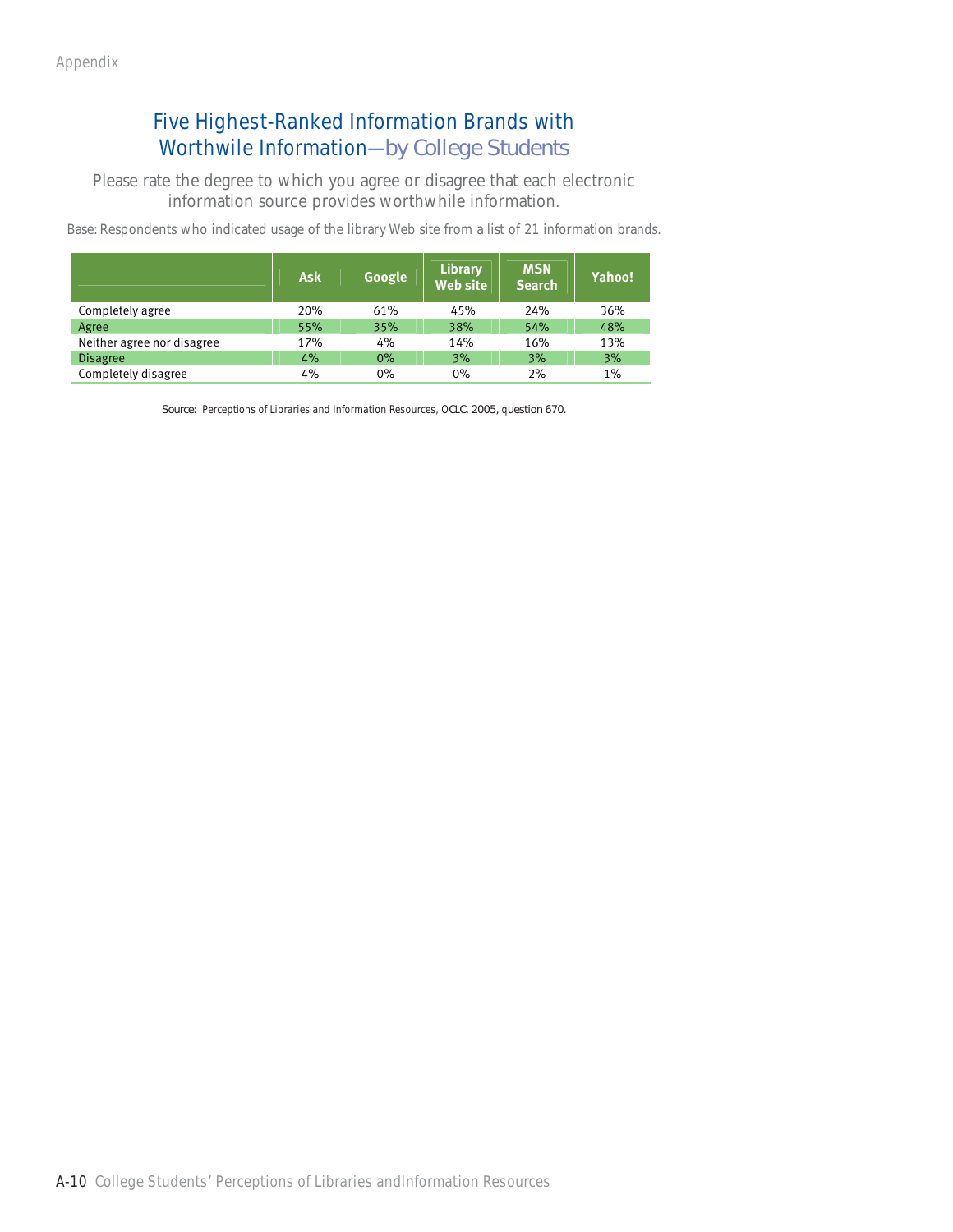#### **Information Brands with Worthwhile Information—**

*by Total Respondents and College Students*

Please rate the degree to which you agree or disagree that each electronic information source provides worthwhile information. Base: Respondents who indicated usage of any of the list of 21 information brands.

|                                          | <b>Total</b><br><b>Respondents</b> | <b>College</b><br><b>Students</b> |
|------------------------------------------|------------------------------------|-----------------------------------|
| Google.com                               |                                    |                                   |
| Completely agree                         | 55%                                | 61%                               |
| Agree                                    | 38%                                | 35%                               |
| Neither agree nor disagree               | 6%                                 | 4%                                |
| <b>Disagree</b>                          | 0%                                 | $0\%$                             |
| Completely disagree                      | $1\%$                              | 0%                                |
| Yahoo.com                                |                                    |                                   |
| Completely agree                         | 34%                                | 36%                               |
| Agree                                    | 51%                                | 48%                               |
| Neither agree nor disagree               | 12%                                | 13%                               |
| <b>Disagree</b>                          | $1\%$                              | 3%                                |
| Completely disagree                      | 1%                                 | 1%                                |
| <b>MSN Search</b>                        |                                    |                                   |
| Completely agree                         | 29%                                | 24%                               |
| Agree                                    | 52%                                | 54%                               |
| Neither agree nor disagree               | 15%                                | 16%                               |
| <b>Disagree</b>                          | 3%                                 | 3%                                |
| Completely disagree                      | $1\%$                              | 2%                                |
| Ask.com                                  |                                    |                                   |
| Completely agree                         | 25%                                | 20%                               |
| Agree                                    | 53%                                | 55%                               |
| Neither agree nor disagree               | 16%                                | 17%                               |
| <b>Disagree</b>                          | 3%                                 | 4%                                |
| Completely disagree                      | $1\%$                              | 4%                                |
| <b>Library Web site</b>                  |                                    |                                   |
| Completely agree                         | 33%                                | 45%                               |
| Agree                                    | 45%                                | 38%                               |
| Neither agree nor disagree               | 19%                                | 14%                               |
| <b>Disagree</b>                          | 3%                                 | 3%                                |
| Completely disagree                      | $0\%$                              | $0\%$                             |
| <b>Netscape Search</b>                   |                                    |                                   |
| Completely agree                         | 20%                                | 13%                               |
| Agree                                    | 52%                                | 57%                               |
| Neither agree nor disagree               | 25%                                | 27%                               |
| <b>Disagree</b>                          | 2%                                 | 1%                                |
| Completely disagree                      | $1\%$                              | 2%                                |
| <b>Online librarian question service</b> |                                    |                                   |
| Completely agree                         | 23%                                | 13%                               |
| Agree                                    | 48%                                | 56%                               |
| Neither agree nor disagree               | 23%                                | 31%                               |
| <b>Disagree</b>                          | 0%                                 | 0%                                |
| Completely disagree                      | 7%                                 | 0%                                |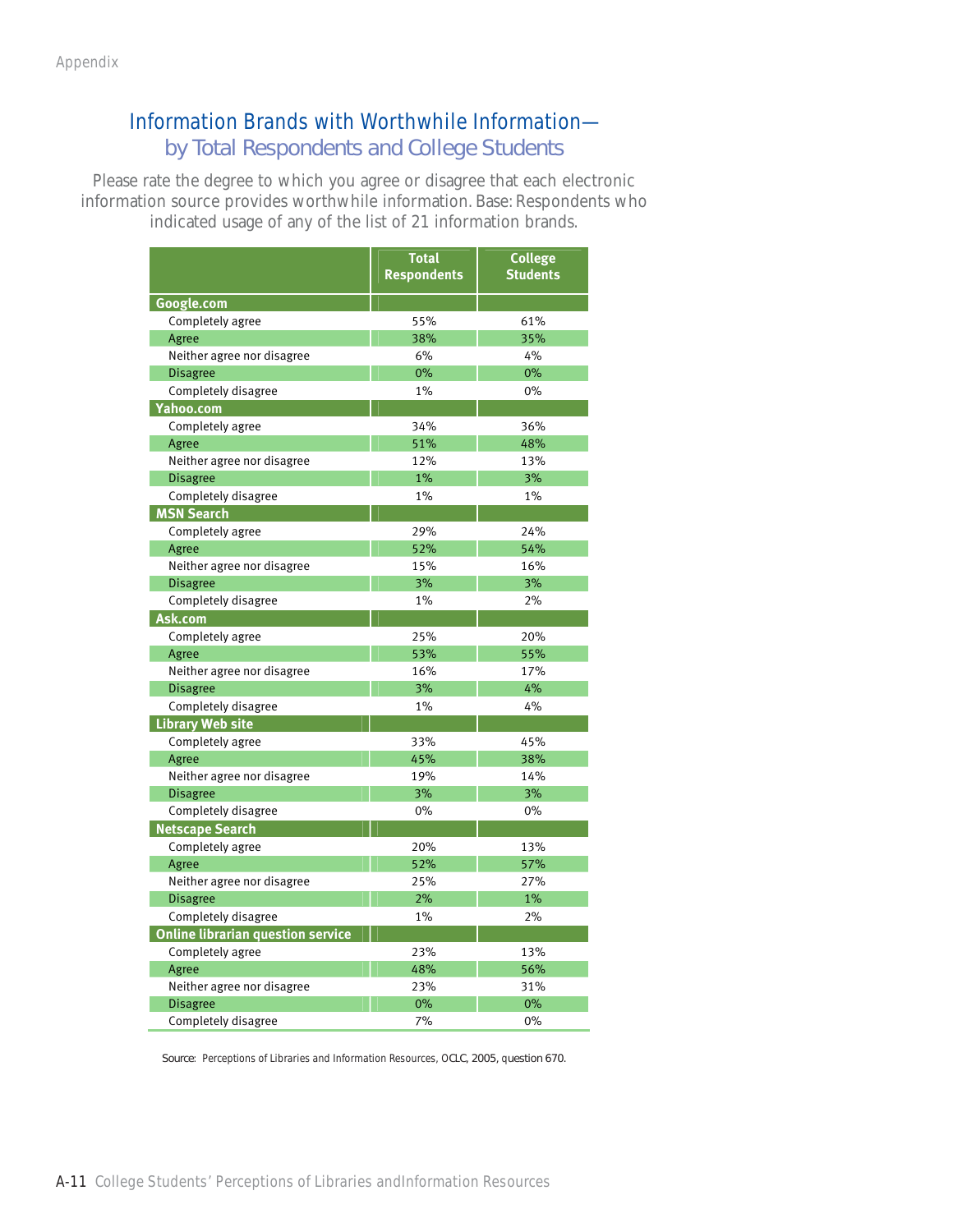### **Information Brands with Worthwhile Information—**

*by Total Respondents and College Students*

Please rate the degree to which you agree or disagree that each electronic information source provides worthwhile information. Base: Respondents who indicated usage of any of the list of 21 information brands.

|                            | <b>Total</b><br><b>Respondents</b> | <b>College</b><br><b>Students</b> |
|----------------------------|------------------------------------|-----------------------------------|
| About.com                  |                                    |                                   |
| Completely agree           | 29%                                | 34%                               |
| Agree                      | 42%                                | 38%                               |
| Neither agree nor disagree | 23%                                | 21%                               |
| <b>Disagree</b>            | 3%                                 | 3%                                |
| Completely disagree        | 3%                                 | 3%                                |
| AltaVista.com              |                                    |                                   |
| Completely agree           | 20%                                | 23%                               |
| Agree                      | 51%                                | 45%                               |
| Neither agree nor disagree | 26%                                | 29%                               |
| <b>Disagree</b>            | 2%                                 | 3%                                |
| Completely disagree        | 0%                                 | 0%                                |
| Lycos.com                  |                                    |                                   |
| Completely agree           | 15%                                | 5%                                |
| Agree                      | 51%                                | 48%                               |
| Neither agree nor disagree | 32%                                | 44%                               |
| <b>Disagree</b>            | 3%                                 | 2%                                |
| Completely disagree        | 0%                                 | 1%                                |
| <b>AOL Search</b>          |                                    |                                   |
| Completely agree           | 19%                                | 17%                               |
| Agree                      | 46%                                | 63%                               |
| Neither agree nor disagree | 27%                                | 16%                               |
| <b>Disagree</b>            | 3%                                 | 3%                                |
| Completely disagree        | 4%                                 | 1%                                |
| <b>Excite.com</b>          |                                    |                                   |
| Completely agree           | 11%                                | 5%                                |
| Agree                      | 51%                                | 49%                               |
| Neither agree nor disagree | 35%                                | 45%                               |
| <b>Disagree</b>            | 2%                                 | $1\%$                             |
| Completely disagree        | 0%                                 | 0%                                |
| <b>LookSmart.com</b>       |                                    |                                   |
| Completely agree           | 12%                                | 5%                                |
| Agree                      | 49%                                | 56%                               |
| Neither agree nor disagree | 38%                                | 38%                               |
| <b>Disagree</b>            | 1%                                 | 0%                                |
| Completely disagree        | 0%                                 | 0%                                |
| Dogpile.com                |                                    |                                   |
| Completely agree           | 26%                                | 8%                                |
| Agree                      | 37%                                | 48%                               |
| Neither agree nor disagree | 33%                                | 43%                               |
| <b>Disagree</b>            | 2%                                 | 0%                                |
| Completely disagree        | 2%                                 | 0%                                |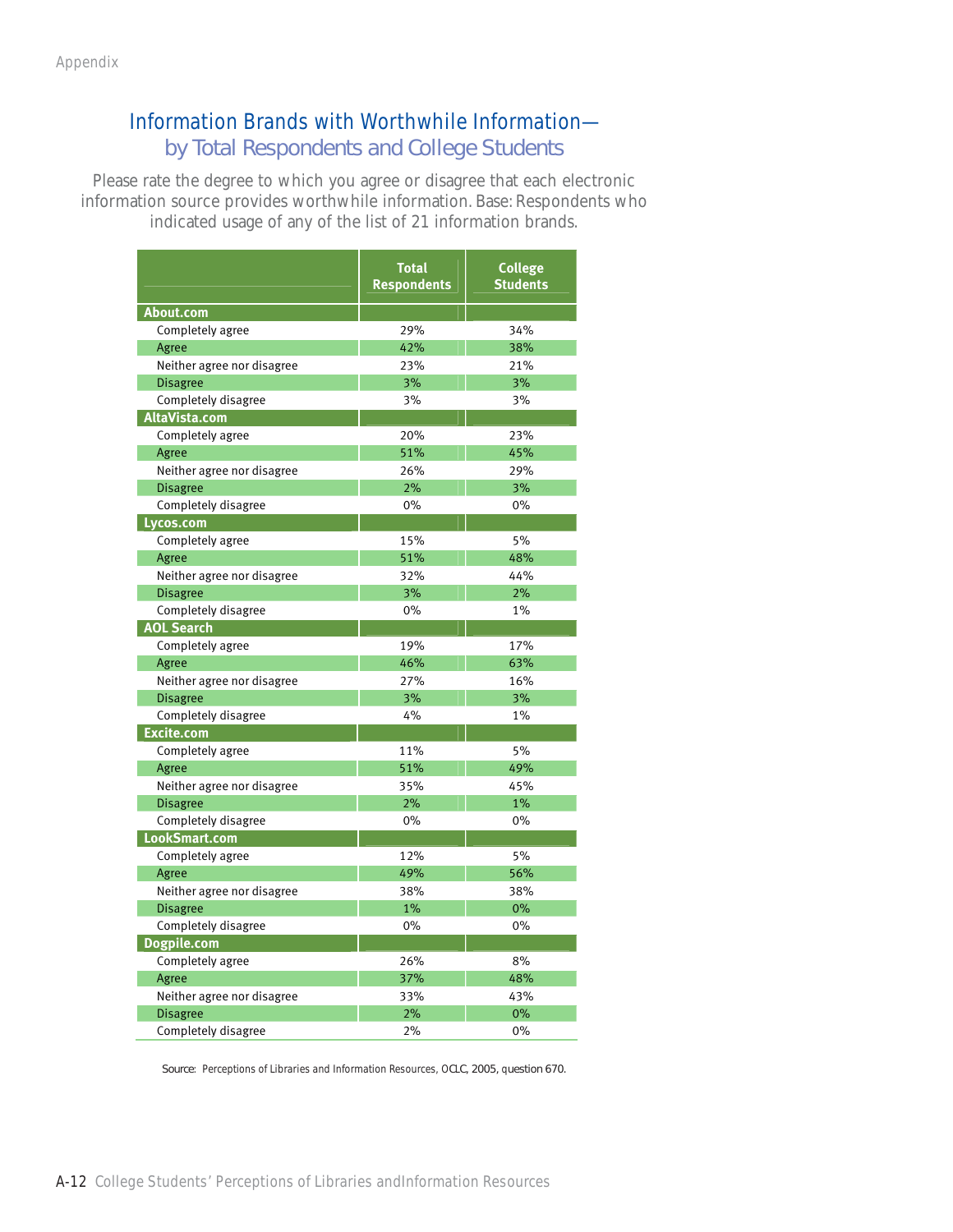#### **Information Brands with Worthwhile Information—**

*by Total Respondents and College Students*

Please rate the degree to which you agree or disagree that each electronic information source provides worthwhile information. Base: Respondents who indicated usage of any of the list of 21 information brands.

|                            | <b>Total</b><br><b>Respondents</b> | <b>College</b><br><b>Students</b> |
|----------------------------|------------------------------------|-----------------------------------|
| <b>Ask an Expert</b>       |                                    |                                   |
| Completely agree           | 17%                                | 15%                               |
| Agree                      | 38%                                | 45%                               |
| Neither agree nor disagree | 30%                                | 37%                               |
| <b>Disagree</b>            | 2%                                 | 3%                                |
| Completely disagree        | 0%                                 | 0%                                |
| <b>HotBot.com</b>          |                                    |                                   |
| Completely agree           | 10%                                | 4%                                |
| Agree                      | 39%                                | 61%                               |
| Neither agree nor disagree | 46%                                | 29%                               |
| <b>Disagree</b>            | 4%                                 | 6%                                |
| Completely disagree        | 0%                                 | 0%                                |
| <b>Teoma.com</b>           |                                    |                                   |
| Completely agree           | 12%                                | 0%                                |
| Agree                      | 32%                                | 0%                                |
| Neither agree nor disagree | 33%                                | 0%                                |
| <b>Disagree</b>            | 2%                                 | 0%                                |
| Completely disagree        | $0\%$                              | 0%                                |
| iWon.com                   |                                    |                                   |
| Completely agree           | 14%                                | $1\%$                             |
| Agree                      | 27%                                | 23%                               |
| Neither agree nor disagree | 38%                                | 48%                               |
| <b>Disagree</b>            | 13%                                | 26%                               |
| Completely disagree        | 6%                                 | 2%                                |
| AllTheWeb.com              |                                    |                                   |
| Completely agree           | 16%                                | 18%                               |
| Agree                      | 28%                                | 24%                               |
| Neither agree nor disagree | 32%                                | 58%                               |
| <b>Disagree</b>            | 3%                                 | 0%                                |
| Completely disagree        | 11%                                | 0%                                |
| <b>Gigablast.com</b>       |                                    |                                   |
| Completely agree           | 3%                                 | 0%                                |
| Agree                      | 8%                                 | 0%                                |
| Neither agree nor disagree | 25%                                | 0%                                |
| <b>Disagree</b>            | 0%                                 | 0%                                |
| Completely disagree        | 28%                                | 0%                                |
| <b>Clusty.com</b>          |                                    |                                   |
| Completely agree           | 0%                                 | 0%                                |
| Agree                      | 5%                                 | 0%                                |
| Neither agree nor disagree | 3%                                 | 0%                                |
| <b>Disagree</b>            | 0%                                 | 0%                                |
| Completely disagree        | 0%                                 | 0%                                |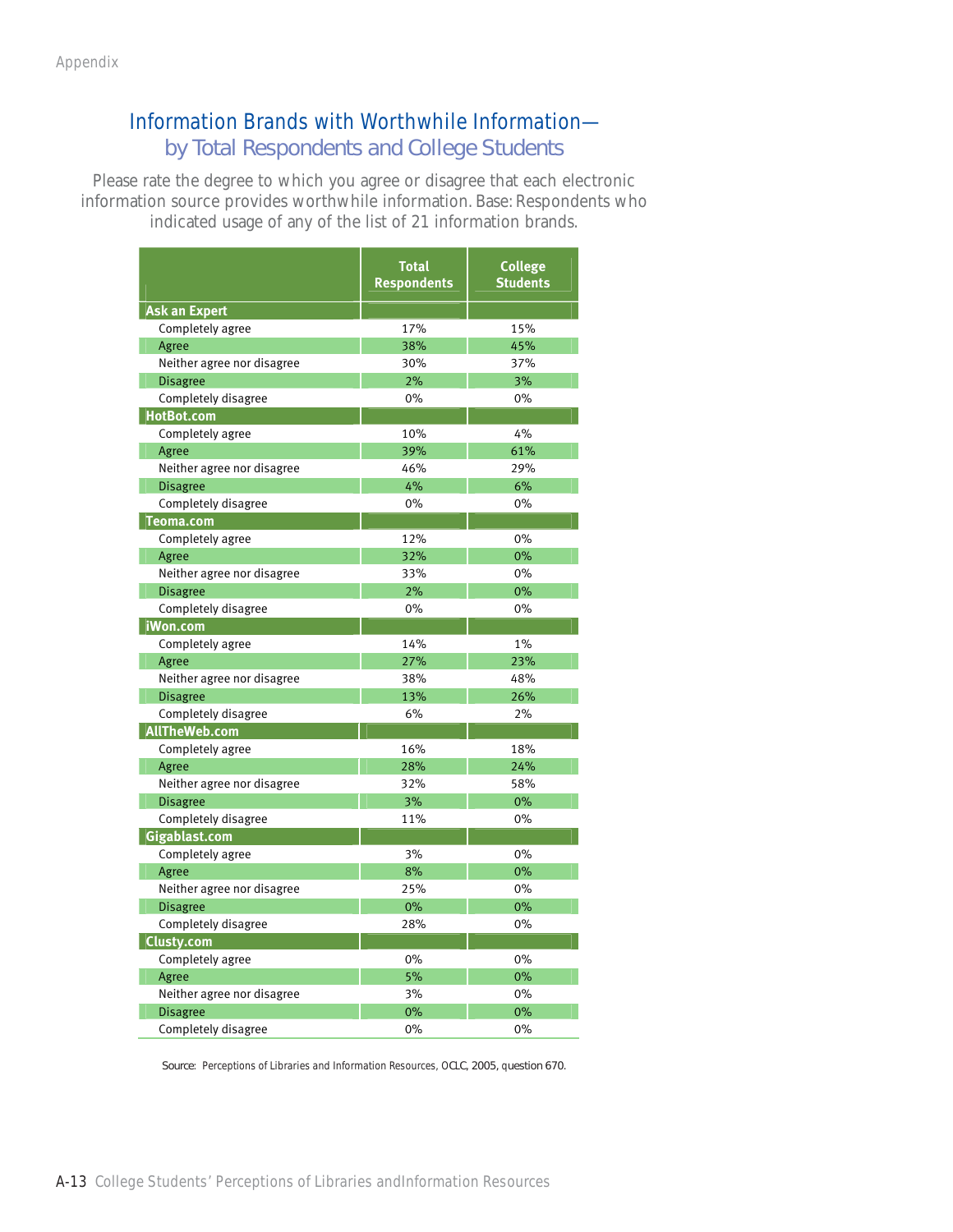*by Total Respondents and College Students*

Please indicate how familiar you are with the following information sources and if you have used each source, even if you have only used it once.

|                                  | <b>Total</b>       | <b>College</b><br><b>Students</b> |
|----------------------------------|--------------------|-----------------------------------|
|                                  | <b>Respondents</b> |                                   |
| Google.com-Have used             | 71%                | 79%                               |
| <b>Extremely familiar</b>        | 40%                | 57%                               |
| Very familiar                    | 12%                | 8%                                |
| Somewhat familiar                | 9%                 | 7%                                |
| Not very familiar                | 4%                 | 0%                                |
| lust know the name               | 3%                 | 0%                                |
| Never heard of                   | $1\%$              | 0%                                |
| Yahoo.com-Have used              | 64%                | 69%                               |
| <b>Extremely familiar</b>        | 26%                | 35%                               |
| Very familiar                    | 17%                | 20%                               |
| Somewhat familiar                | 17%                | 12%                               |
| Not very familiar                | 5%                 | 3%                                |
| lust know the name               | 4%                 | 3%                                |
| Never heard of                   | 1%                 | 0%                                |
| <b>MSN Search-Have used</b>      | 48%                | 52%                               |
| <b>Extremely familiar</b>        | 16%                | 25%                               |
| <b>Very familiar</b>             | 15%                | 12%                               |
| Somewhat familiar                | 20%                | 24%                               |
| Not very familiar                | 10%                | 9%                                |
| lust know the name               | 12%                | 8%                                |
| Never heard of                   | 4%                 | 3%                                |
| Ask.com-Have used                | 46%                | 51%                               |
| <b>Extremely familiar</b>        | 11%                | 15%                               |
| <b>Very familiar</b>             | 12%                | 15%                               |
| Somewhat familiar                | 22%                | 19%                               |
| Not very familiar                | 10%                | 9%                                |
| lust know the name               | 14%                | 16%                               |
| Never heard of                   | 10%                | 14%                               |
| <b>AOL Search-Have used</b>      | 26%                | 26%                               |
| <b>Extremely familiar</b>        | 9%                 | 11%                               |
| <b>Very familiar</b>             | 9%                 | 12%                               |
| Somewhat familiar                | 20%                | 20%                               |
| Not very familiar                | 14%                | 13%                               |
| lust know the name               | 28%                | 31%                               |
| Never heard of                   | 7%                 | 5%                                |
| <b>Netscape Search-Have used</b> | 26%                | 26%                               |
| <b>Extremely familiar</b>        | 7%                 | 12%                               |
| Very familiar                    | 10%                | 12%                               |
| Somewhat familiar                | 18%                | 20%                               |
| Not very familiar                | 14%                | 11%                               |
| lust know the name               | 25%                | 21%                               |
| Never heard of                   | 14%                | 14%                               |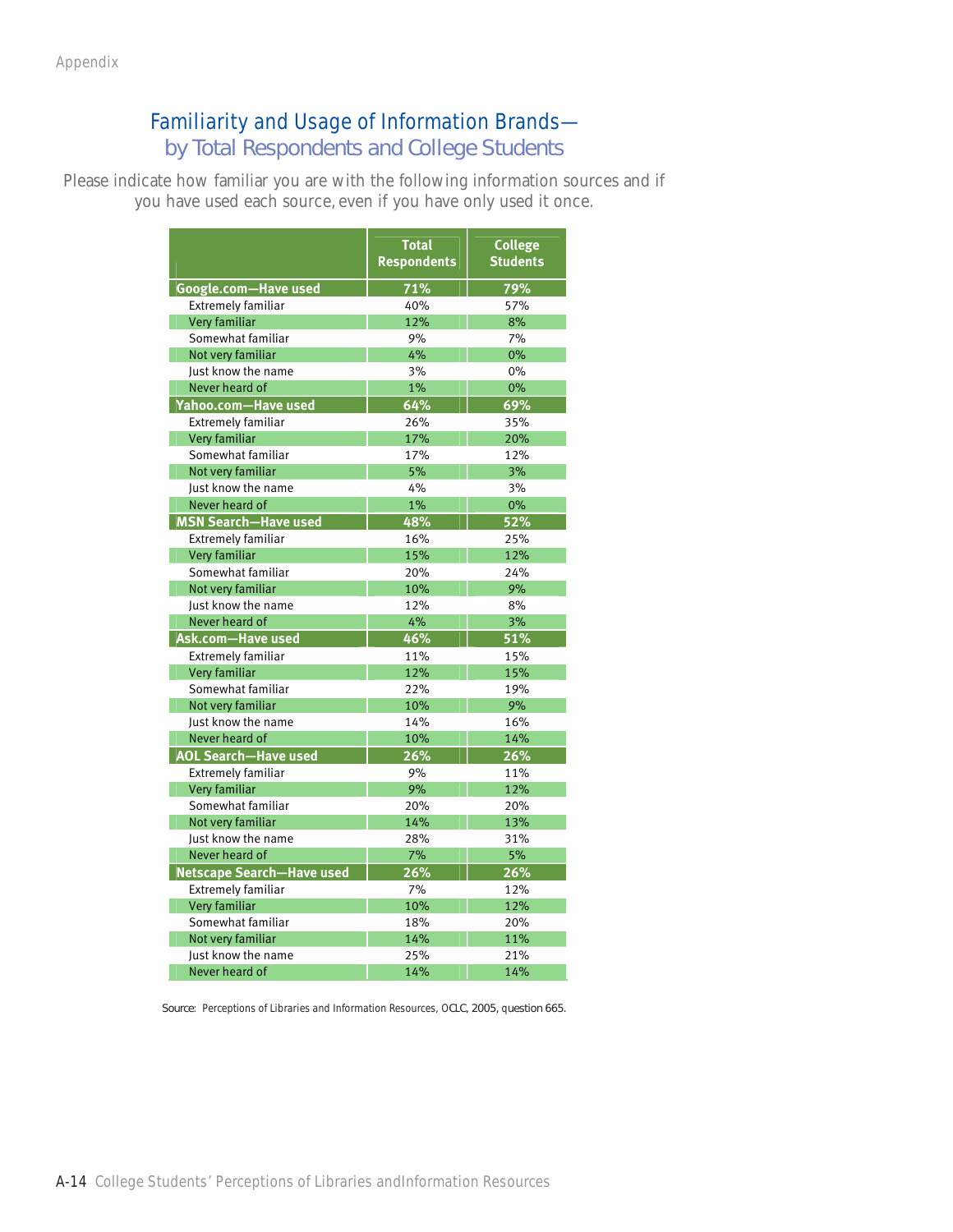*by Total Respondents and College Students*

Please indicate how familiar you are with the following information sources and if you have used each source, even if you have only used it once.

|                                   | <b>Total</b><br><b>Respondents</b> | <b>College</b><br><b>Students</b> |
|-----------------------------------|------------------------------------|-----------------------------------|
| Lycos.com-Have used               | 28%                                | 34%                               |
| <b>Extremely familiar</b>         | 5%                                 | 8%                                |
| Very familiar                     | 8%                                 | 8%                                |
| Somewhat familiar                 | 19%                                | 20%                               |
| Not very familiar                 | 14%                                | 12%                               |
| lust know the name                | 22%                                | 22%                               |
| Never heard of                    | 18%                                | 15%                               |
| AltaVista.com-Have used           | 28%                                | 37%                               |
| <b>Extremely familiar</b>         | 6%                                 | 8%                                |
| Very familiar                     | 7%                                 | 12%                               |
| Somewhat familiar                 | 17%                                | 17%                               |
| Not very familiar                 | 12%                                | 11%                               |
| Just know the name                | 21%                                | 18%                               |
| Never heard of                    | 27%                                | 21%                               |
| <b>Library Web site-Have used</b> | 21%                                | 48%                               |
| <b>Extremely familiar</b>         | 7%                                 | 21%                               |
| <b>Very familiar</b>              | 6%                                 | 12%                               |
| Somewhat familiar                 | 12%                                | 16%                               |
| Not very familiar                 | 11%                                | 14%                               |
| lust know the name                | 12%                                | 7%                                |
| Never heard of                    | 45%                                | 17%                               |
| <b>Excite-Have used</b>           | 21%                                | 25%                               |
| <b>Extremely familiar</b>         | 4%                                 | 8%                                |
| Very familiar                     | 6%                                 | 5%                                |
| Somewhat familiar                 | 15%                                | 21%                               |
| Not very familiar                 | 12%                                | 13%                               |
| lust know the name                | 22%                                | 22%                               |
| Never heard of                    | 32%                                | 22%                               |
| iWon.com-Have used                | 13%                                | 9%                                |
| <b>Extremely familiar</b>         | 4%                                 | 4%                                |
| Very familiar                     | 4%                                 | 4%                                |
| Somewhat familiar                 | 8%                                 | 5%                                |
| Not very familiar                 | 7%                                 | 4%                                |
| lust know the name                | 14%                                | 13%                               |
| Never heard of                    | 57%                                | 65%                               |
| About.com-Have used               | 15%                                | 26%                               |
| <b>Extremely familiar</b>         | 3%                                 | 6%                                |
| Very familiar                     | 5%                                 | 7%                                |
| Somewhat familiar                 | 10%                                | 17%                               |
| Not very familiar                 | 7%                                 | 10%                               |
| lust know the name                | 13%                                | 12%                               |
| Never heard of                    | 55%                                | 40%                               |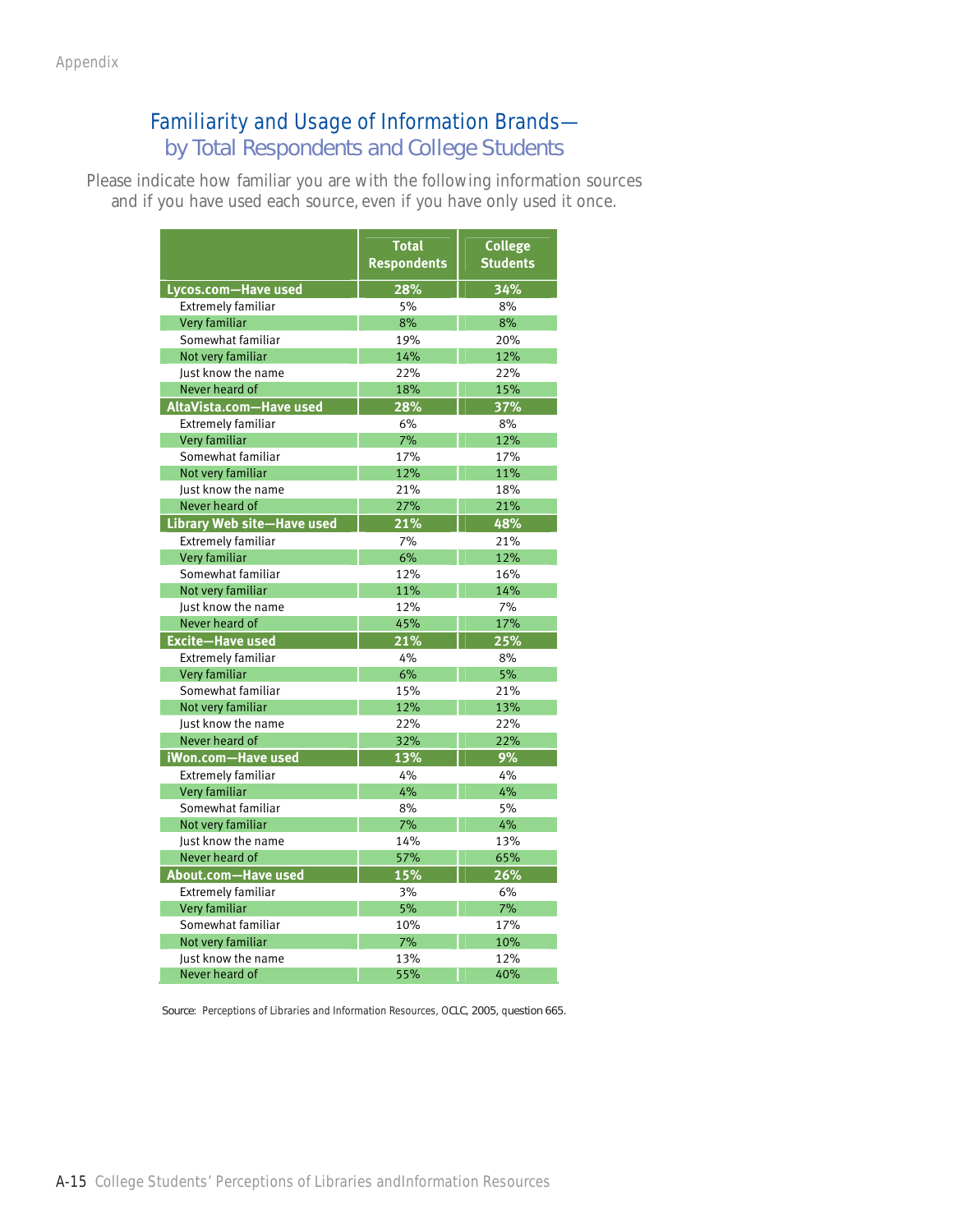*by Total Respondents and College Students*

Please indicate how familiar you are with the following information sources and if you have used each source, even if you have only used it once.

|                                        | <b>Total</b><br><b>Respondents</b> | <b>College</b><br><b>Students</b> |
|----------------------------------------|------------------------------------|-----------------------------------|
| Dogpile.com-Have used                  | 14%                                | 16%                               |
| <b>Extremely familiar</b>              | 3%                                 | 3%                                |
| Very familiar                          | 3%                                 | 5%                                |
| Somewhat familiar                      | 7%                                 | 15%                               |
| Not very familiar                      | 7%                                 | 8%                                |
| lust know the name                     | 13%                                | 18%                               |
| Never heard of                         | 58%                                | 47%                               |
| HotBot.com-Have used                   | 10%                                | 16%                               |
| <b>Extremely familiar</b>              | 2%                                 | 4%                                |
| Very familiar                          | 3%                                 | 5%                                |
| Somewhat familiar                      | 9%                                 | 12%                               |
| Not very familiar                      | 10%                                | 10%                               |
| Just know the name                     | 19%                                | 19%                               |
| Never heard of                         | 54%                                | 44%                               |
| Ask an expert-Have used                | 8%                                 | 10%                               |
| <b>Extremely familiar</b>              | 2%                                 | 7%                                |
| Very familiar                          | 3%                                 | 5%                                |
| Somewhat familiar                      | 10%                                | 13%                               |
| Not very familiar                      | 13%                                | 19%                               |
| lust know the name                     | 19%                                | 18%                               |
| Never heard of                         | 49%                                | 34%                               |
| LookSmart.com-Have used                | 7%                                 | 9%                                |
| <b>Extremely familiar</b>              | 2%                                 | 3%                                |
| Very familiar                          | 3%                                 | 5%                                |
| Somewhat familiar                      | 7%                                 | 12%                               |
| Not very familiar                      | 6%                                 | 6%                                |
| lust know the name                     | 14%                                | 13%                               |
| Never heard of                         | 67%                                | 59%                               |
| <b>Online library question service</b> | 5%                                 | 9%                                |
| <b>Extremely familiar</b>              | 2%                                 | 4%                                |
| Very familiar                          | 2%                                 | 5%                                |
| Somewhat familiar                      | 9%                                 | 18%                               |
| Not very familiar                      | 11%                                | 12%                               |
| Just know the name                     | 15%                                | 25%                               |
| Never heard of                         | 58%                                | 32%                               |
| AllTheWeb.com-Have used                | 4%                                 | 2%                                |
| <b>Extremely familiar</b>              | 1%                                 | 0%                                |
| Very familiar                          | 1%                                 | 3%                                |
| Somewhat familiar                      | 3%                                 | 3%                                |
| Not very familiar                      | 6%                                 | 4%                                |
| lust know the name                     | 8%                                 | 10%                               |
| Never heard of                         | 78%                                | 78%                               |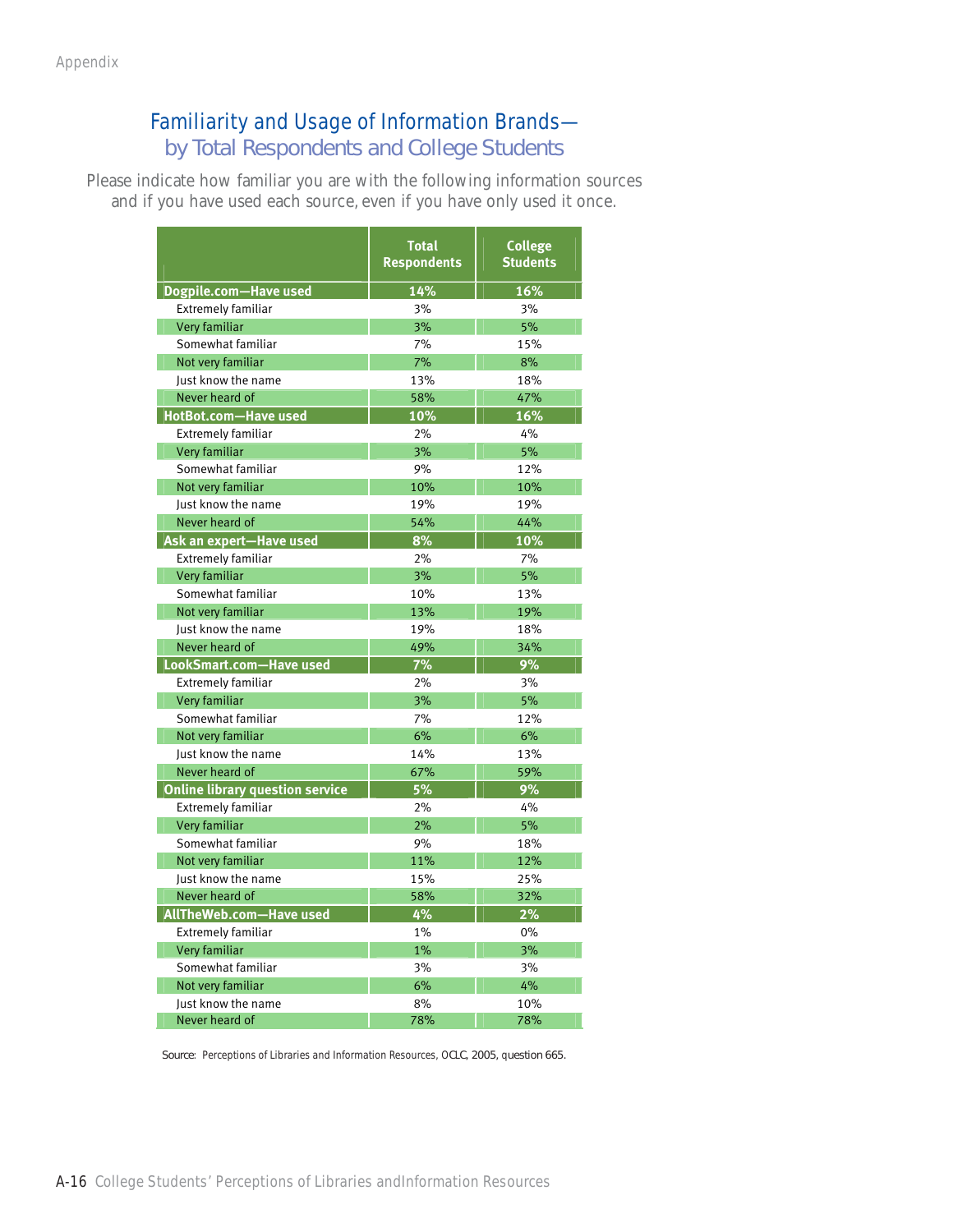*by Total Respondents and College Students*

Please indicate how familiar you are with the following information sources and if you have used each source, even if you have only used it once.

|                             | <b>Total</b><br><b>Respondents</b> | <b>College</b><br><b>Students</b> |
|-----------------------------|------------------------------------|-----------------------------------|
| Teoma.com-Have used         | 2%                                 | 1%                                |
| <b>Extremely familiar</b>   | 1%                                 | 0%                                |
| Very familiar               | $1\%$                              | 1%                                |
| Somewhat familiar           | 2%                                 | 4%                                |
| Not very familiar           | 3%                                 | 3%                                |
| Just know the name          | 3%                                 | 3%                                |
| Never heard of              | 90%                                | 87%                               |
| Gigablast.com-Have used     | 1%                                 | 1%                                |
| <b>Extremely familiar</b>   | 0%                                 | 0%                                |
| Very familiar               | $1\%$                              | 4%                                |
| Somewhat familiar           | 2%                                 | 1%                                |
| Not very familiar           | 5%                                 | 4%                                |
| Just know the name          | 6%                                 | 7%                                |
| Never heard of              | 86%                                | 83%                               |
| <b>Clusty.com-Have used</b> | 1%                                 | 0%                                |
| Extremely familiar          | 0%                                 | 0%                                |
| Very familiar               | $1\%$                              | 1%                                |
| Somewhat familiar           | $1\%$                              | 4%                                |
| Not very familiar           | 4%                                 | 4%                                |
| lust know the name          | 2%                                 | 4%                                |
| Never heard of              | 92%                                | 87%                               |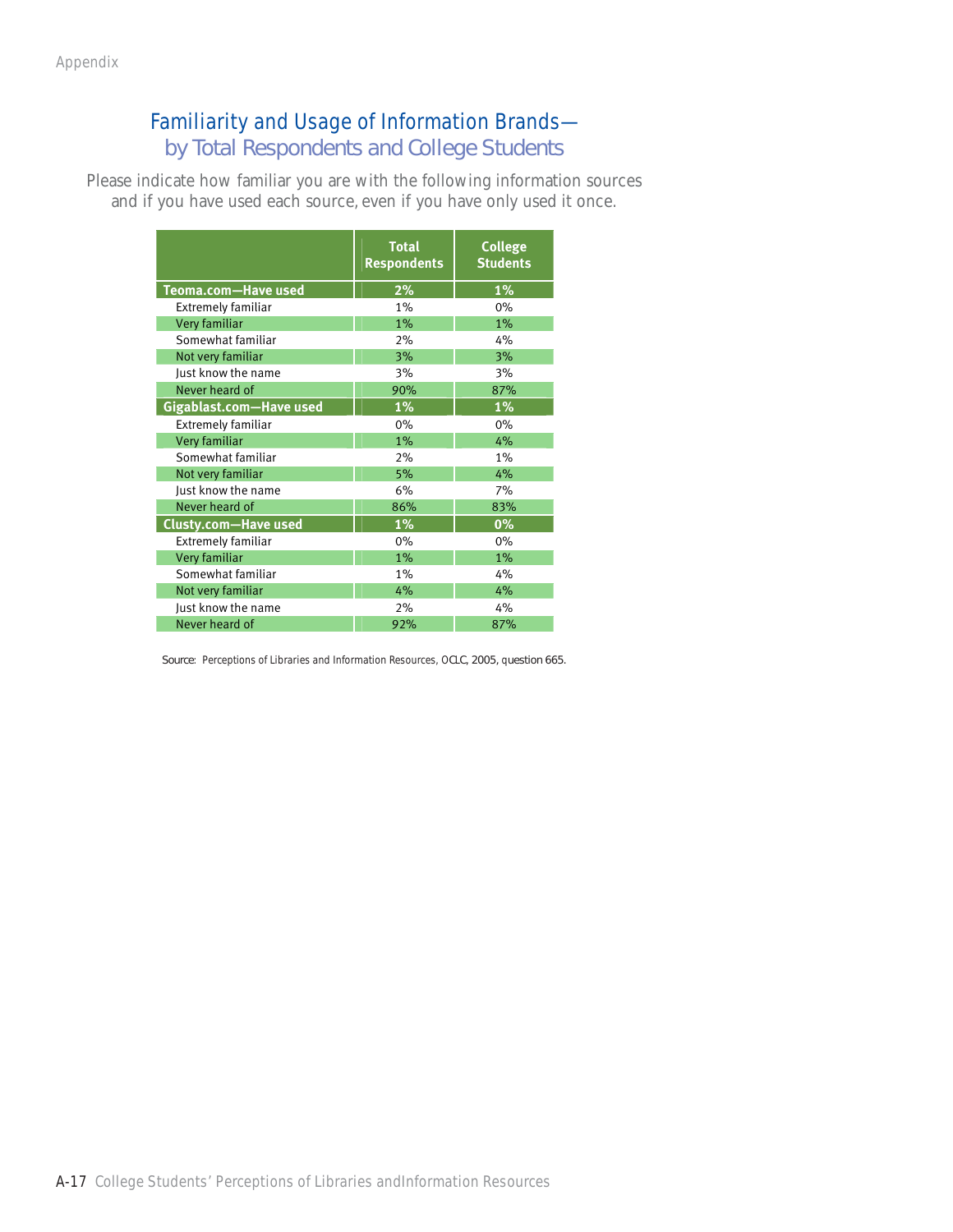#### **Agreement that Library Electronic Resources Provide Worthwhile Information—***by Total Respondents and College Students across all Regions*

Please rate the degree to which you agree or disagree that each electronic information source available through your primary library provides worthwhile information.

|                                          | <b>Total</b><br><b>Respondents</b> | <b>College</b><br><b>Students</b> |
|------------------------------------------|------------------------------------|-----------------------------------|
| <b>Online library catalog</b>            |                                    |                                   |
| Completely agree                         | 39%                                | 44%                               |
| Agree                                    | 43%                                | 39%                               |
| Neither agree nor disagree               | 14%                                | 15%                               |
| <b>Disagree</b>                          | 1%                                 | 2%                                |
| Completely disagree                      | 2%                                 | $0\%$                             |
| <b>Online reference materials</b>        |                                    |                                   |
| Completely agree                         | 34%                                | 38%                               |
| Agree                                    | 45%                                | 43%                               |
| Neither agree nor disagree               | 19%                                | 18%                               |
| <b>Disagree</b>                          | 1%                                 | $0\%$                             |
| Completely disagree                      | 1%                                 | $0\%$                             |
| <b>Online librarian question service</b> |                                    |                                   |
| Completely agree                         | 32%                                | 32%                               |
| Agree                                    | 39%                                | 32%                               |
| Neither agree nor disagree               | 26%                                | 36%                               |
| <b>Disagree</b>                          | 2%                                 | 0%                                |
| Completely disagree                      | 2%                                 | $0\%$                             |
| <b>Library Web site</b>                  |                                    |                                   |
| Completely agree                         | 31%                                | 38%                               |
| Agree                                    | 46%                                | 41%                               |
| Neither agree nor disagree               | 19%                                | 20%                               |
| <b>Disagree</b>                          | 1%                                 | $1\%$                             |
| Completely disagree                      | 2%                                 | 0%                                |
| <b>Online databases</b>                  |                                    |                                   |
| Completely agree                         | 28%                                | 36%                               |
| Agree                                    | 43%                                | 36%                               |
| Neither agree nor disagree               | 27%                                | 29%                               |
| <b>Disagree</b>                          | 2%                                 | 0%                                |
| Completely disagree                      | 1%                                 | 0%                                |
| Audiobooks (downloadable/digital)        |                                    |                                   |
| Completely agree                         | 22%                                | 24%                               |
| Agree                                    | 43%                                | 38%                               |
| Neither agree nor disagree               | 33%                                | 38%                               |
| <b>Disagree</b>                          | 2%                                 | 0%                                |
| Completely disagree                      | 1%                                 | 0%                                |
| <b>Electronic magazines/journals</b>     |                                    |                                   |
| Completely agree                         | 28%                                | 40%                               |
| Agree                                    | 48%                                | 45%                               |
| Neither agree nor disagree               | 22%                                | 15%                               |
| <b>Disagree</b>                          | $1\%$                              | 0%                                |
| Completely disagree                      | 2%                                 | 0%                                |
| <b>Electronic books (digital)</b>        |                                    |                                   |
| Completely agree                         | 20%                                | 20%                               |
| Agree                                    | 47%                                | 41%                               |
| Neither agree nor disagree               | 29%                                | 37%                               |
| <b>Disagree</b>                          | 2%                                 | 1%                                |
| Completely disagree                      | 2%                                 | 0%                                |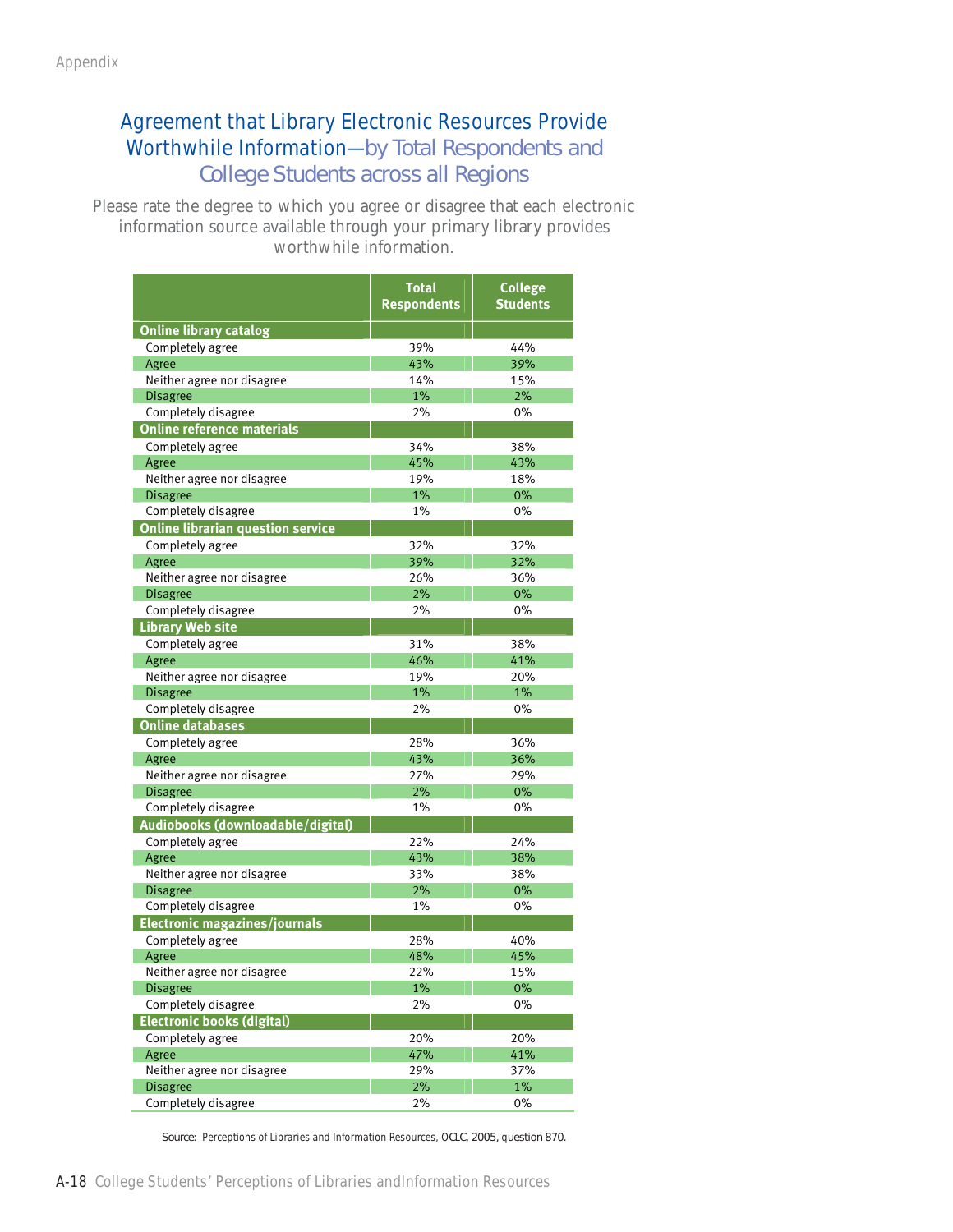# **Part 2.1**

#### **Activities at the Library: Rollup View—**

*by Total Respondents and College Students*

#### How frequently do you use your library for the following reasons?

Note: At least monthly is a rollup of daily, weekly and monthly. At least annually is a rollup of several times a year and at least once a year.

|                                        | <b>Total</b><br><b>Respondents</b> | <b>College</b><br><b>Students</b> |
|----------------------------------------|------------------------------------|-----------------------------------|
| <b>Borrow print books</b>              |                                    |                                   |
| At least monthly                       | 26%                                | 39%                               |
| At least annually                      | 29%                                | 30%                               |
| Not even once a year                   | 10%                                | 9%                                |
| Never have used                        | 17%                                | 19%                               |
| Used to use, but no longer do          | 19%                                | 2%                                |
| Research specific reference books      |                                    |                                   |
| At least monthly                       | 15%                                | 42%                               |
| At least annually                      | 36%                                | 41%                               |
| Not even once a year                   | 12%                                | 5%                                |
| Never have used                        | 15%                                | 8%                                |
| Used to use, but no longer do          | 23%                                | 4%                                |
| Get assistance with research           |                                    |                                   |
| At least monthly                       | 11%                                | 33%                               |
| At least annually                      | 30%                                | 35%                               |
| Not even once a year                   | 13%                                | 9%                                |
| Never have used                        | 23%                                | 19%                               |
| Used to use, but no longer do          | 23%                                | 4%                                |
| <b>Read/borrow best-seller</b>         |                                    |                                   |
|                                        | 16%                                | 12%                               |
| At least monthly<br>At least annually  | 23%                                | 19%                               |
| Not even once a year                   |                                    | 8%                                |
| Never have used                        | 11%<br>31%                         | 58%                               |
|                                        |                                    |                                   |
| Used to use, but no longer do          | 17%                                | 3%                                |
| <b>Get copies of articles/journals</b> |                                    |                                   |
| At least monthly                       | 9%                                 | 32%                               |
| At least annually                      | 25%                                | 37%                               |
| Not even once a year                   | 12%                                | 6%                                |
| Never have used                        | 33%                                | 19%                               |
| Used to use, but no longer do          | 21%                                | 7%                                |
| <b>Use online databases</b>            |                                    |                                   |
| At least monthly<br>At least annually  | 15%<br>18%                         | 44%<br>26%                        |
| Not even once a year                   | 9%                                 | 5%                                |
| Never have used                        | 46%                                | 22%                               |
| Used to use, but no longer do          | 13%                                | 3%                                |
| Use the computer/Internet              |                                    |                                   |
| At least monthly                       | 13%                                | 45%                               |
| At least annually                      | 16%                                | 24%                               |
| Not even once a year                   | 9%                                 | 4%                                |
| Never have used                        | 42%                                | 20%                               |
| Used to use, but no longer do          | 18%                                | 8%                                |
| Do homework/study                      |                                    |                                   |
| At least monthly                       | 12%                                | 48%                               |
| At least annually                      | 15%                                | 29%                               |
| Not even once a year                   | 8%                                 | 6%                                |
| Never have used                        | 27%                                | 9%                                |
| Used to use, but no longer do          | 39%                                | 7%                                |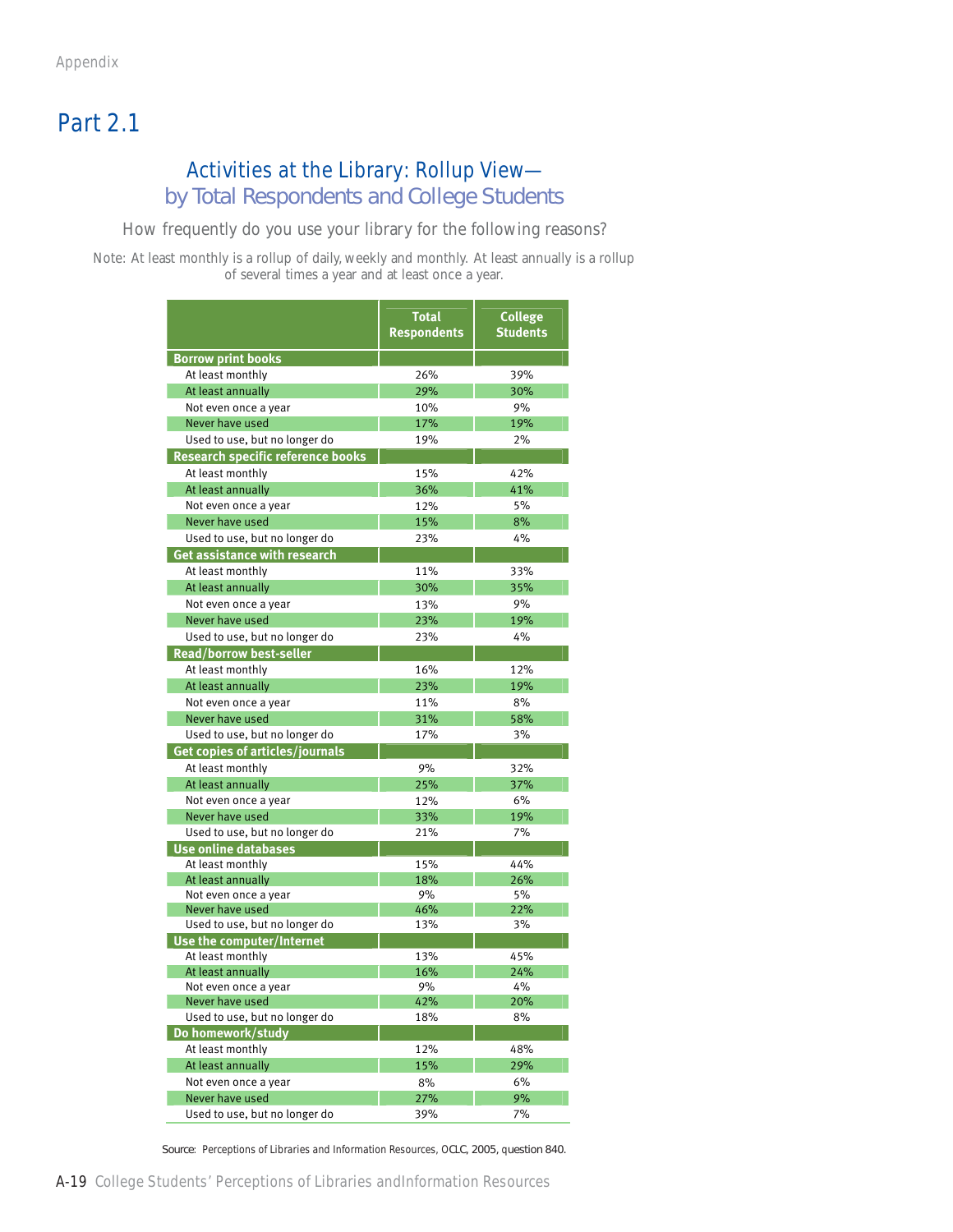# **Part 2.2**

### **Awareness of Library Electronic Resources—**

*by Total Respondents and College Students*

Please indicate which electronic information sources your primary library has.

|                                                     | <b>Total</b><br><b>Respondents</b> | <b>College</b><br><b>Students</b> |
|-----------------------------------------------------|------------------------------------|-----------------------------------|
| <b>Library Web site</b>                             |                                    |                                   |
| Yes, library has these                              | 61%                                | 87%                               |
| No, library does not have                           | 6%                                 | 5%                                |
| Not sure                                            | 33%                                | 8%                                |
| <b>Online library catalog</b>                       |                                    |                                   |
| Yes, library has these                              | 60%                                | 86%                               |
| No, library does not have                           | 5%                                 | 6%                                |
| Not sure                                            | 35%                                | 8%                                |
| <b>Online reference materials</b>                   |                                    |                                   |
| Yes, library has these                              | 55%                                | 71%                               |
| No, library does not have                           | 4%                                 | 5%                                |
| Not sure                                            | 41%                                | 23%                               |
| Audiobooks (downloadable/digital)                   |                                    |                                   |
| Yes, library has these                              | 38%                                | 43%                               |
| No, library does not have                           | 8%                                 | 12%                               |
| Not sure                                            | 54%                                | 44%                               |
| <b>Online databases</b>                             |                                    |                                   |
| Yes, library has these                              | 37%                                | 62%                               |
| No, library does not have                           | 5%                                 | 6%                                |
| Not sure                                            | 58%                                | 31%                               |
| <b>Electronic magazines/journals</b>                |                                    |                                   |
| Yes, library has these                              | 34%                                | 62%                               |
| No, library does not have                           | 7%                                 | 6%                                |
| Not sure                                            | 58%                                | 32%                               |
| <b>Electronic books (digital)</b>                   |                                    |                                   |
| Yes, library has these                              | 32%                                | 47%                               |
| No, library does not have                           | 8%                                 | 11%                               |
| Not sure                                            | 60%                                | 42%                               |
| <b>Online librarian question service</b>            | 27%                                | 45%                               |
| Yes, library has these<br>No, library does not have | 10%                                | 13%                               |
|                                                     |                                    | 42%                               |
| Not sure                                            | 63%                                |                                   |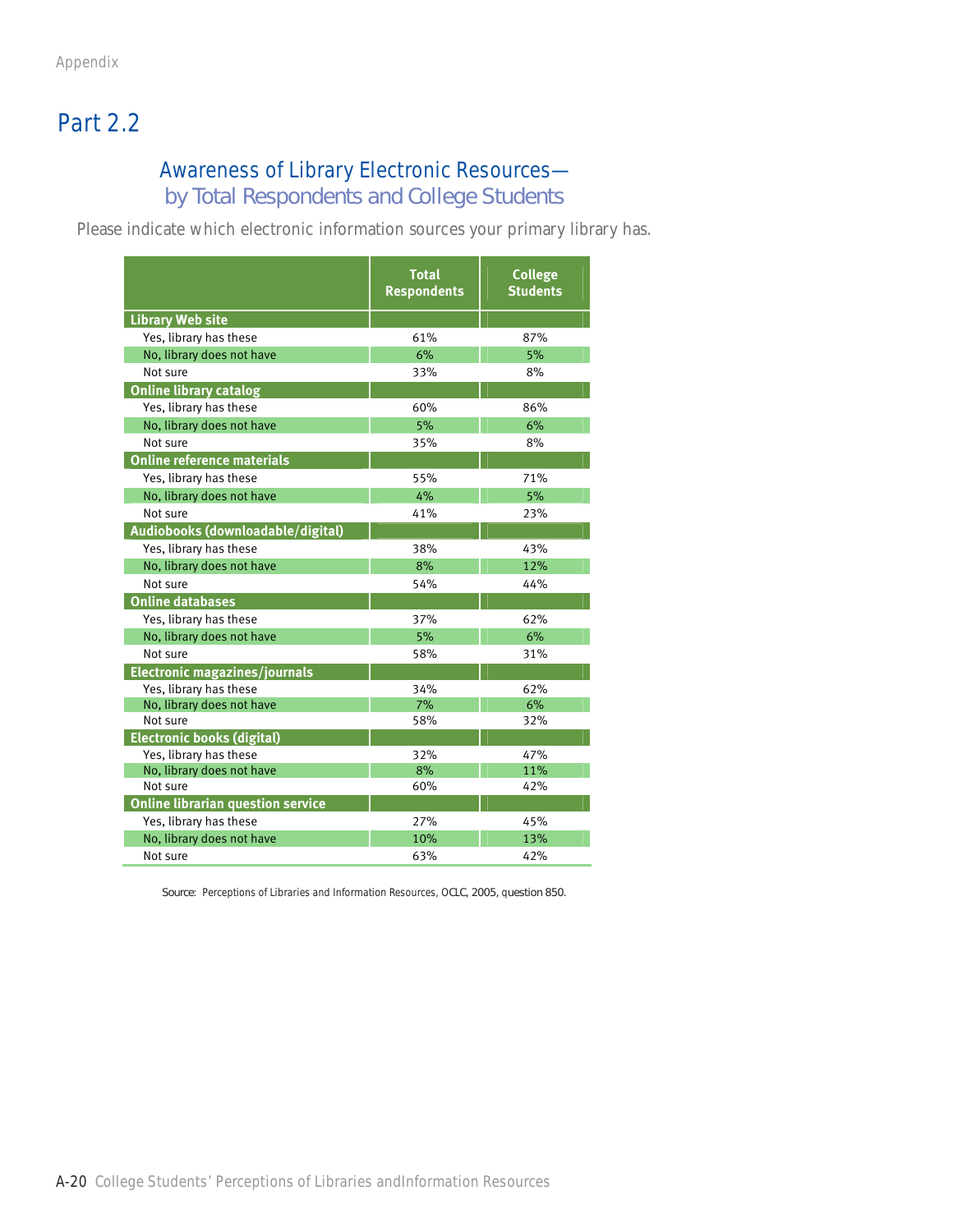# **Part 2.3**

#### **Usage of Library Electronic Resources—**

*by Total Respondents and Students across all Regions*

Which of the following library electronic information sources have you ever used from your primary library and how often do you use them?

Base: Respondents who indicated their libraries have the following electronic information resources. Note: *At least monthly* is a rollup of daily, weekly and monthly. *At least annually* is a rollup of several times a year and at least once a year.

|                                          | Total<br><b>Respondents</b> | College<br><b>Students</b> |
|------------------------------------------|-----------------------------|----------------------------|
| <b>Online library catalog</b>            |                             |                            |
| At least monthly                         | 28%                         | 47%                        |
| At least annually                        | 36%                         | 38%                        |
| Not even once a year                     | 8%                          | 2%                         |
| Never have used                          | 21%                         | 10%                        |
| Used to use, but no longer do            | 8%                          | 4%                         |
| <b>Library Web site</b>                  |                             |                            |
| At least monthly                         | 28%                         | 56%                        |
| At least annually                        | 34%                         | 30%                        |
| Not even once a year                     | 10%                         | 6%                         |
| Never have used                          | 18%                         | 6%                         |
| Used to use, but no longer do            | 8%                          | 2%                         |
| <b>Online reference materials</b>        |                             |                            |
| At least monthly                         | 17%                         | 38%                        |
| At least annually                        | 35%                         | 41%                        |
| Not even once a year                     | 8%                          | 4%                         |
| Never have used                          | 29%                         | 14%                        |
| Used to use, but no longer do            | 11%                         | 3%                         |
| <b>Electronic magazines/journals</b>     |                             |                            |
| At least monthly                         | 19%                         | 49%                        |
| At least annually                        | 28%                         | 33%                        |
| Not even once a year                     | 7%                          | 3%                         |
| Never have used                          | 37%                         | 12%                        |
| Used to use, but no longer do            | 9%                          | 3%                         |
| <b>Online databases</b>                  |                             |                            |
| At least monthly                         | 18%                         | 42%                        |
| At least annually                        | 28%                         | 33%                        |
| Not even once a year                     | 12%                         | 7%                         |
| Never have used                          | 35%                         | 15%                        |
| Used to use, but no longer do            | 8%                          | 2%                         |
| <b>Online librarian question service</b> |                             |                            |
| At least monthly                         | 11%                         | 17%                        |
| At least annually                        | 30%                         | 34%                        |
| Not even once a year                     | 12%                         | 7%                         |
| Never have used                          | 38%                         | 41%                        |
| Used to use, but no longer do            | 8%                          | 1%                         |
| <b>Electronic books (digital)</b>        |                             |                            |
| At least monthly                         | 13%                         | 34%                        |
| At least annually                        | 17%                         | 29%                        |
| Not even once a year                     | 10%                         | 10%                        |
| Never have used                          | 54%                         | 25%                        |
| Used to use, but no longer do            | 5%                          | 2%                         |
| Audiobooks (downloadable/digital)        |                             |                            |
| At least monthly                         | 8%                          | 16%                        |
| At least annually                        | 17%                         | 32%                        |
| Not even once a year                     | 9%                          | 7%                         |
| Never have used                          | 60%                         | 40%                        |
| Used to use, but no longer do            | 7%                          | 4%                         |